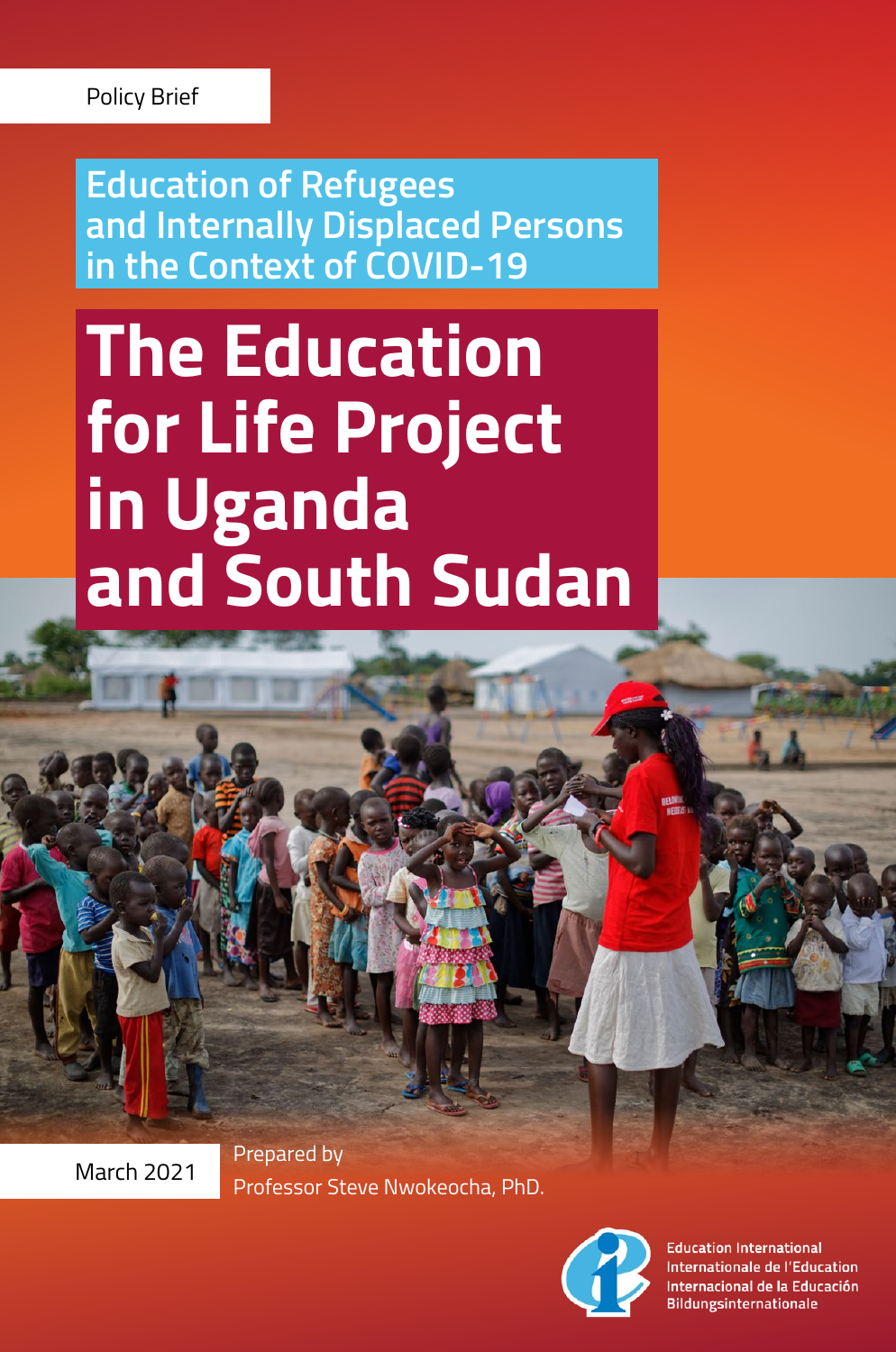#### About the author:

#### Professor Steve Nwokeocha, PhD.

Professor Steve Nwokeocha, PhD. is the Executive Director (Academics) of the Africa Federation of Teaching Regulatory Authorities (AFTRA). Abuja, Nigeria

#### Acknowledgement:

This policy brief has been prepared for "**Education for Life**" project as part of the **BRiCE** (*Building Resilience in Crises through Education*) thematic programme funded by the European Union.

The consortium partners included Education International, Oxfam Novib, Oxfam IBIS, Oxfam South Sudan, Oxfam in Uganda, AVSI (both in Uganda and South Sudan), Community Development Initiatives, Columbia Global Centers, Uganda National Teachers' Union, Forum for African Women Educationists Uganda, and the Luigi Giussani Institute of Higher Education.

The information received from the consortium partners through their published and unpublished reports and Focus Group Discussions is appreciated.

Layout: Education International 2021

Cover image: Ugandan teacher Onziya Zulaika lines South Sudanese refugee children up before class in Bidi Bidi refugee settlement. © Ben Curtis / ISOPIX, 2017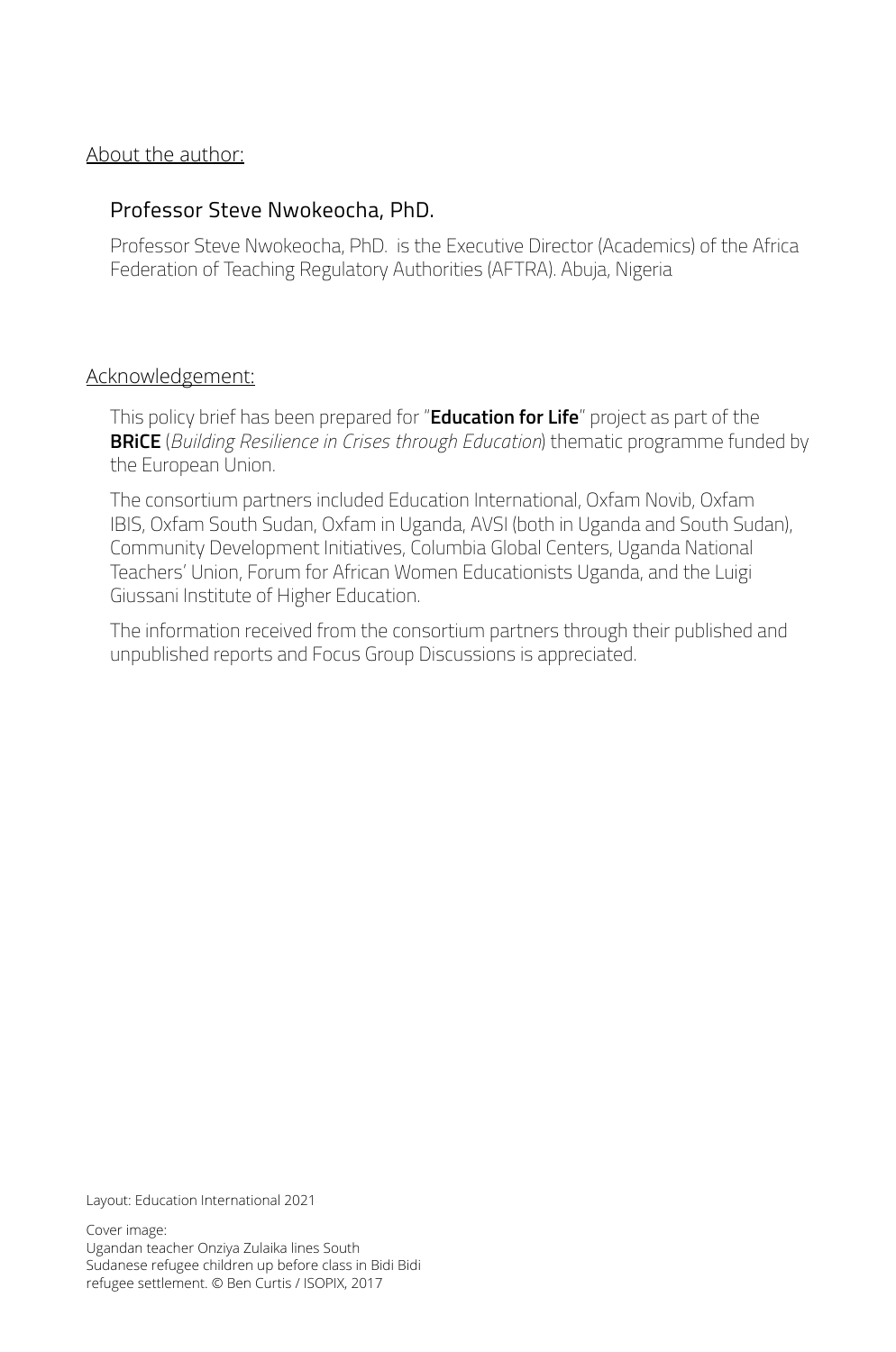**Education of Refugees and Internally Displaced Persons in the Context of COVID-19**

# **The Education for Life Project in Uganda and South Sudan**

Professor Steve Nwokeocha, PhD.

March 2021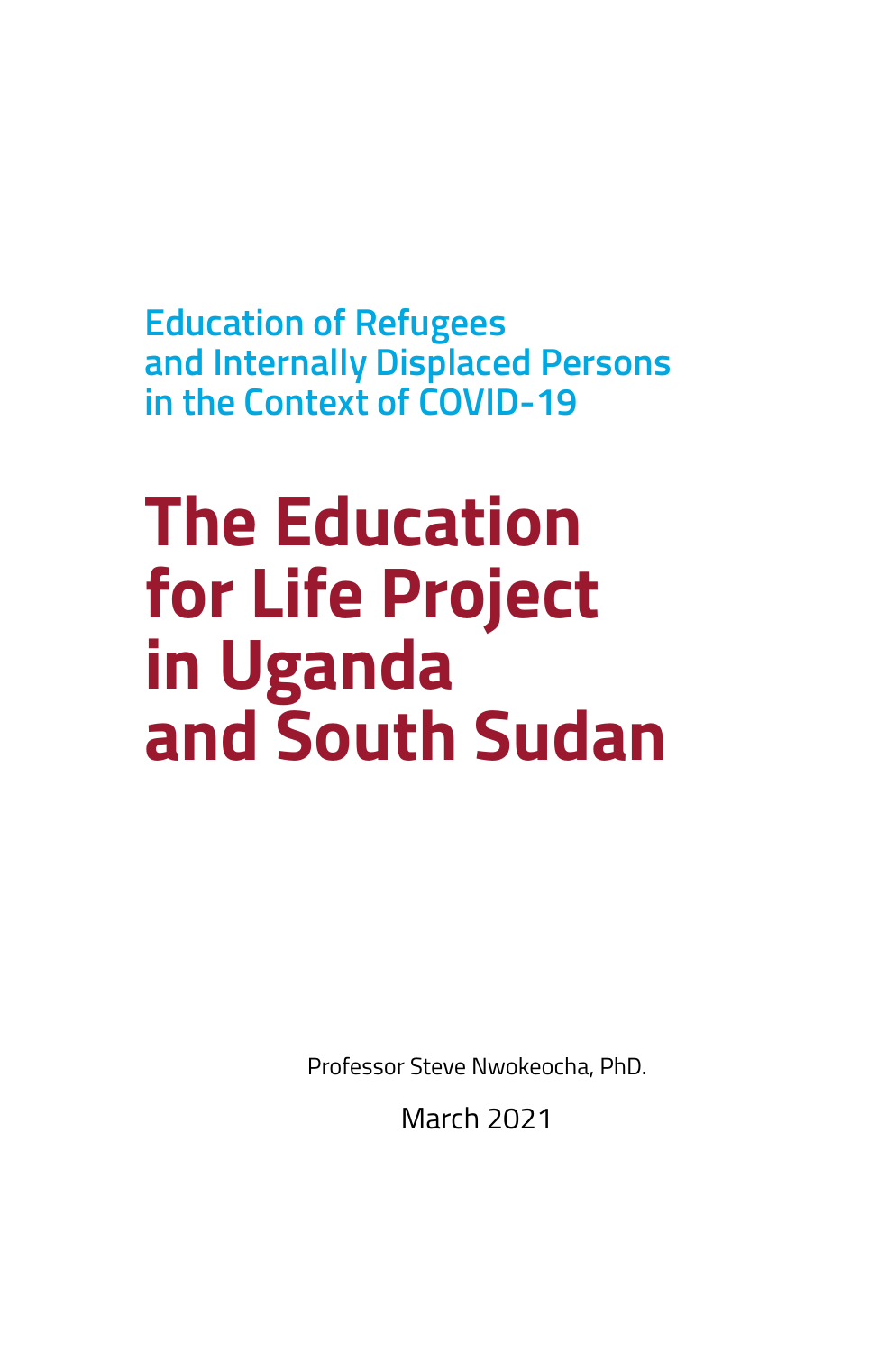## **Table of Contents**

| <b>Foreword</b>                                             | 1  |
|-------------------------------------------------------------|----|
| <b>Executive Summary</b>                                    | 3  |
| <b>Introduction</b>                                         | 5  |
| <b>Challenges of Refugee and IDP Education</b>              | 6  |
| Interventions in Uganda and South Sudan in the COVID-19 Era | 11 |
| The Learners                                                | 11 |
| The Teachers                                                | 12 |
| <b>Policy Recommendations</b>                               | 15 |
| 1. Uphold Agreed UN Global Frameworks                       | 15 |
| 2. Accessible, Relevant, and Equitable Education            | 15 |
| 3. Empowering Teachers                                      | 16 |
| 4. Strengthening the Education System                       | 17 |
| <b>Call to Action</b>                                       | 20 |
| <b>References</b>                                           | 22 |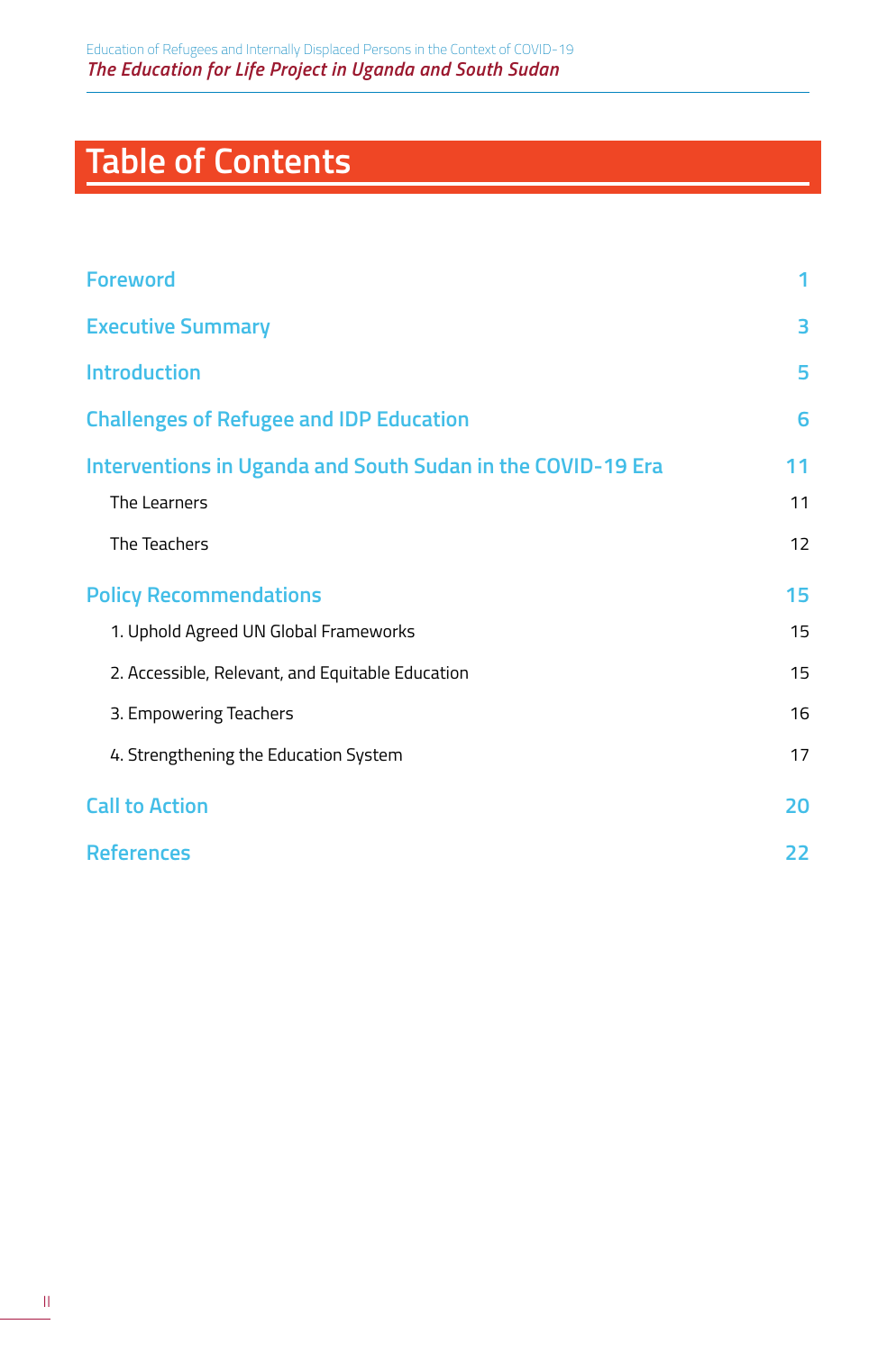### <span id="page-4-0"></span>**Foreword**

The COVID-19 pandemic has devastated education systems, communities, and economies across Africa and globally. The health crisis has seriously affected the education, health and well-being of refugees, migrants and internally displaced persons (IDPs) in Uganda, South Sudan and across the continent. Girls and women have been disproportionately affected by the pandemic and there is a real risk that many girls and young women will be unable to go back to school due to pregnancy, early marriages, child labour and other challenges.

As this policy brief reveals, considerable efforts have been made by the Governments of Uganda and South Sudan to ensure that children and youth, including refugees and those displaced by conflict, continue to receive a quality education during and beyond the current crisis. However, these efforts have been hindered by the unavailability of digital and related infrastructure for distance education. Teachers lack the necessary training, competences and support to deliver effective virtual teaching and learning. COVID-19, coupled with the digital divide and protracted crises, has widened inequalities.

This policy brief identifies the key challenges related to COVID-19 and the education of refugees and IDPs and goes on to proffer recommendations for tackling those challenges. We hope this policy brief will be a useful tool and resource to the Education for Life consortium members, education advocates and activists, policy makers and other stakeholders in our collective quest for inclusive equitable quality education for all.

> Dennis Sinyolo Chief Regional Coordinator, EI Africa Regional Office, Accra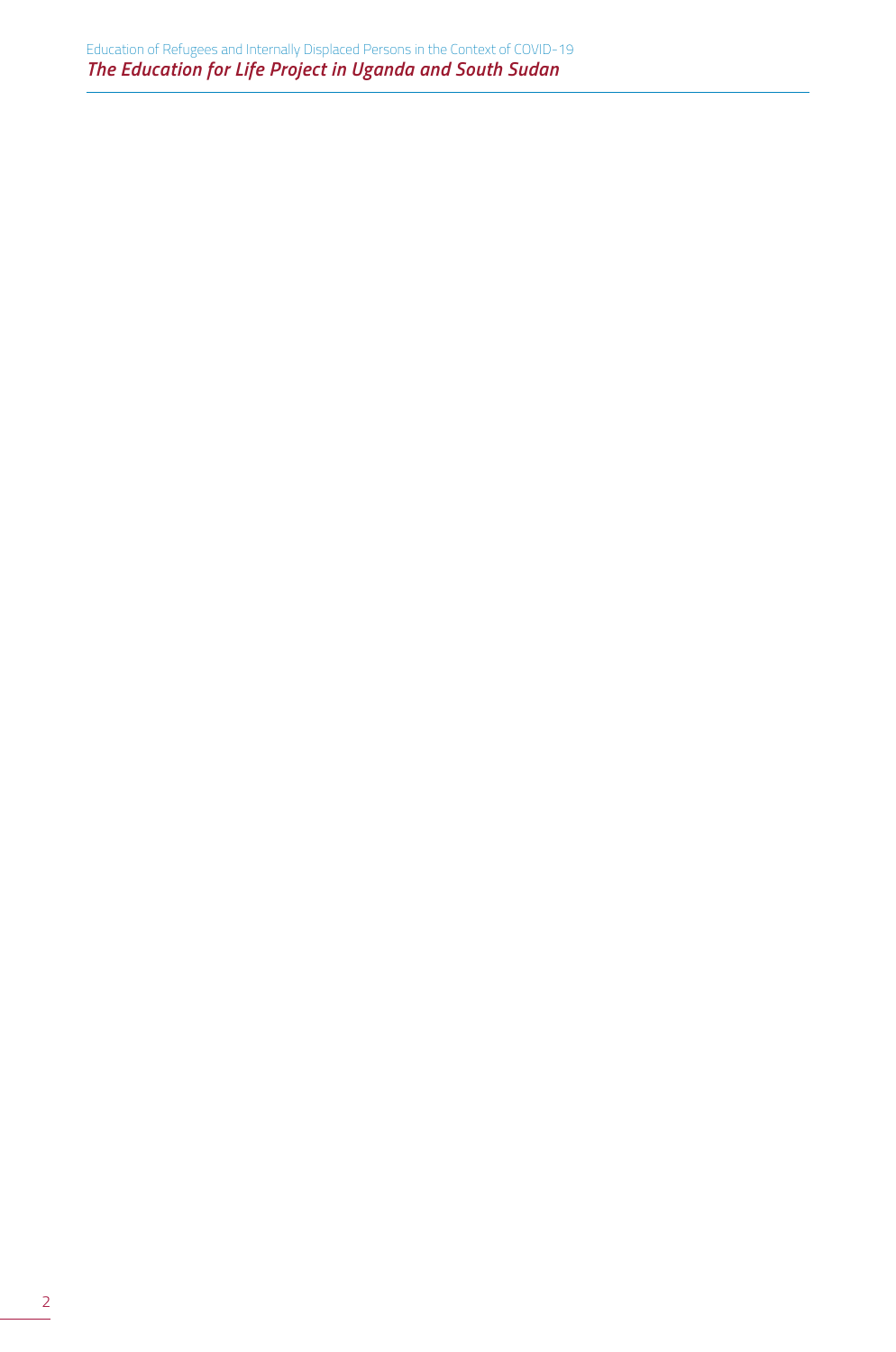### <span id="page-6-0"></span>**Executive Summary**

This policy brief is based on evidence drawn from an assessment of the impact of the COVID-19 pandemic on learners and teachers at the refugee and internally displaced persons (IDPs) camps in Uganda and South Sudan. At the heart of the review is the 'Education for Life' project in the two countries, based on the European Union's thematic programme *Building Resilience in Crises through Education* (BRiCE). The primary aim of the Education for Life project is to strengthen the resilience of the learners, teachers, and education systems by providing for their immediate needs and empowering them to withstand future shocks and disruptions in the environment.

According to the United Nations Refugee Agency (UNHCR) (2018a, 2018b), there are over 19,941,300 refugees and 40 million IDPs in the world. However, sub-Saharan Africa hosts over 18 million of these refugees and more than half of the IDPs (UNHCR, 2020d) due to the widespread conflicts in the region (UNHCR, 2020a, 2020b, 2020c). South Sudan has 4.3 million displaced people which include refugees, IDPs, and asylumseekers (UNHCR, 2021). An estimated 1.6 million IDPs remain in South Sudan while 2.2 million are refugees in the neighboring countries with Uganda hosting more than one million of them (UNHCR, 2021). Most of the refugees and IDPs live in camps, catered for by humanitarian services, and the education of those of school-going age is borne by the host governments in collaboration with interventions like the Education for Life projects and technical assistance from other donors.

The governments of Uganda and South Sudan have taken considerable steps to sustain learning during the lockdown caused by the pandemic, but the efforts have yielded minimal results. Lessons were broadcast via the radio and television but only about 15 per cent of the learners in Uganda, and even fewer in South Sudan, had access to radio or mobile phones, implying that most of the learners did not benefit from the broadcasts. Nevertheless, the distribution of home learning materials enabled the students to continue learning while at home. For instance, AVSI distributed home learning materials to nearly 20,000 learners. The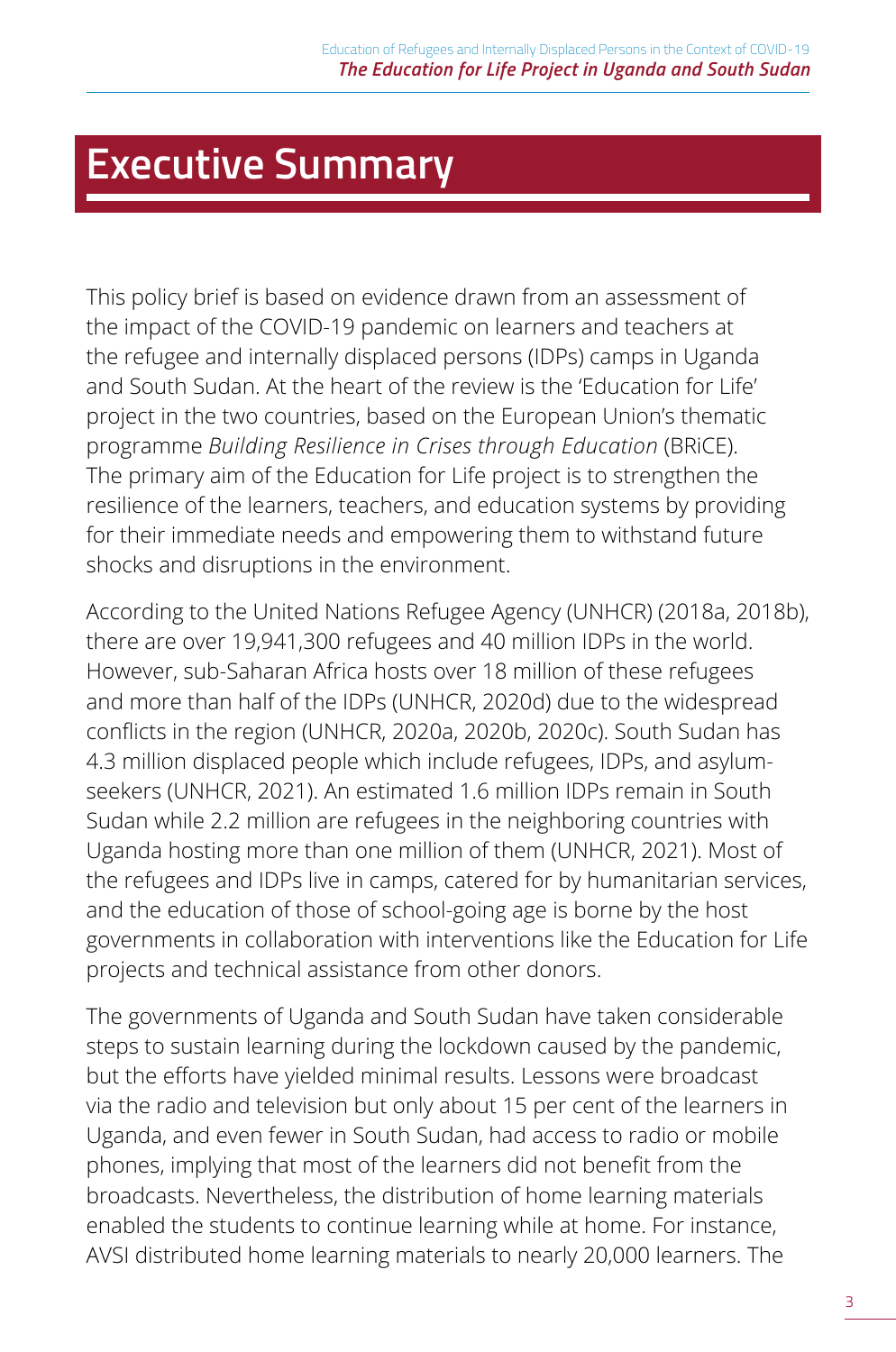Education for Life project equally made efforts to sustain contact with teachers and learners, and to promote continuity of learning. In the two countries, the project-built teachers' capacity to help them adapt to the new situation and to use the acquired knowledge and skills to reach out to the learners. Some teachers were provided with bicycles to move around to assist the learners in clusters on how to use their home learning materials and to provide them with psycho-social support (PSS). Text messages were also used to reach teachers, learners, and families who had mobile phones as part of the PSS.

Based on the evidence collected, four key policy recommendations were made, informed by the United Nations' resilience framework which focuses on strengthening the learners, teachers, and education system. The recommendations are to:

- **(1)** uphold agreed UN global frameworks;
- **(2)** provide accessible, relevant, and equitable education;
- **(3)** empower teachers; and
- **(4)** strengthen the education system.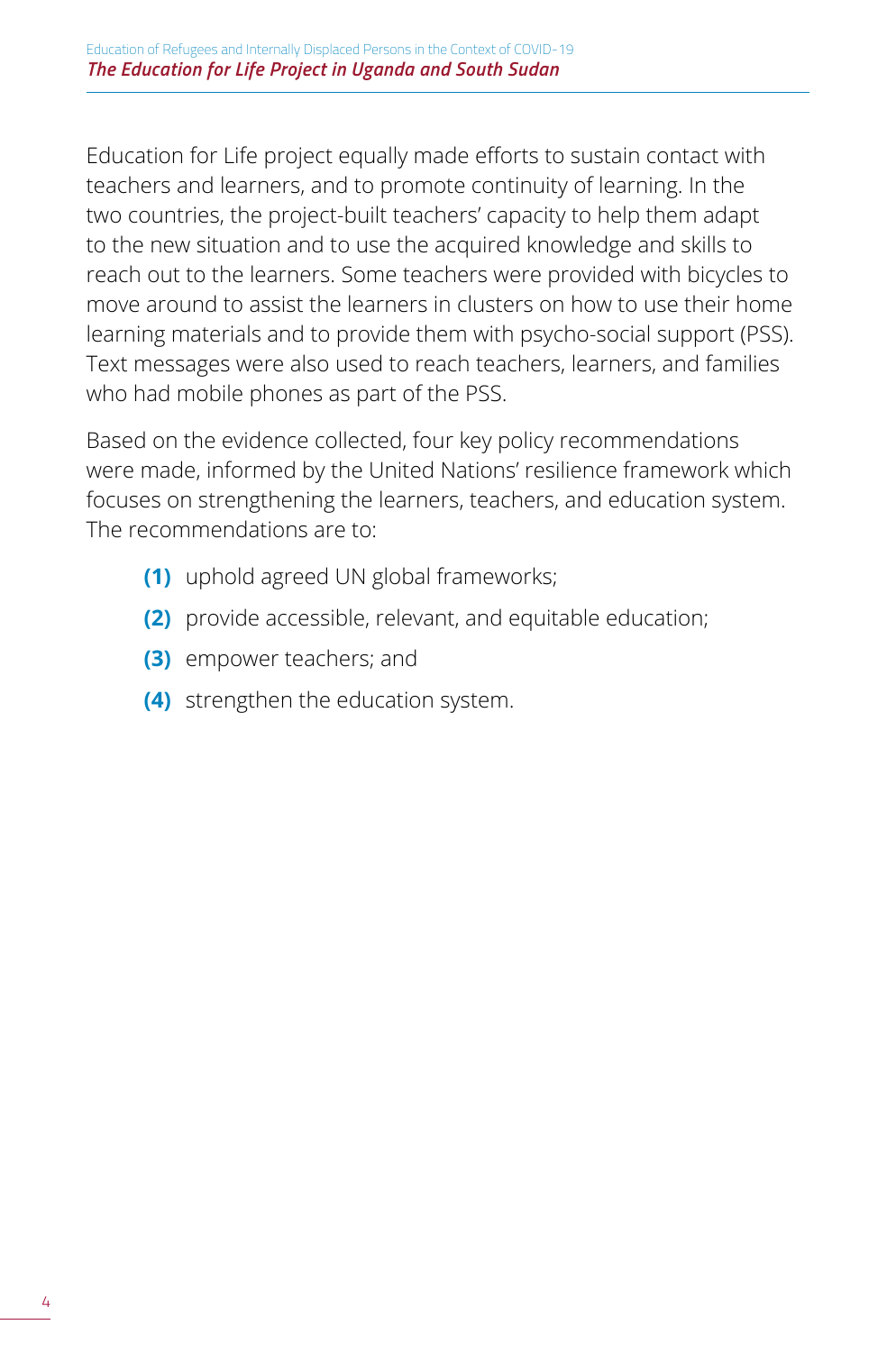## <span id="page-8-0"></span>**Introduction**

This Policy Brief is informed by an assessment of the impact of the COVID-19 pandemic on the education of refugees and internally displaced persons (IDPs), especially that of learners and teachers in the refugee camps. It focused on the '*Education for Life*' project in Uganda and South Sudan, which is part of the European Union's *BRiCE* "*Building Resilience in Crises through Education (BRiCE)*" thematic programme (Oxfam, 2019a, 2019b, 2019c). The project aims to improve "access and completion of safe quality education for learners in fragile and crisisaffected environments", ultimately reducing educational inequality and poverty and enhancing active citizenship, health, and overall life chances (Oxfam, 2019b). In both South Sudan and Uganda, the project focused on the Accelerated Education Project (AEP) and formal primary schools. The AEP is designed to support children and youth whose education was disrupted by conflicts.

The *BRiCE/Education for Life Project* is a four-year (2018-2022) intervention (Oxfam, 2020a, 2020b, 2020c), implemented in the Palabek Refugee Settlement in northern Uganda and Greater Kapoeta, Torit, Ikwotos, and Juba in South Sudan. The project is managed by a consortium led by Oxfam IBIS, Education International, Oxfam Novib, Oxfam South Sudan, Oxfam in Uganda, AVSI (both in Uganda and South Sudan), Community Development Initiatives, Columbia Global Centers, Uganda National Teachers' Union, Forum for African Women Educationists Uganda, and the Luigi Giussani Institute of Higher Education.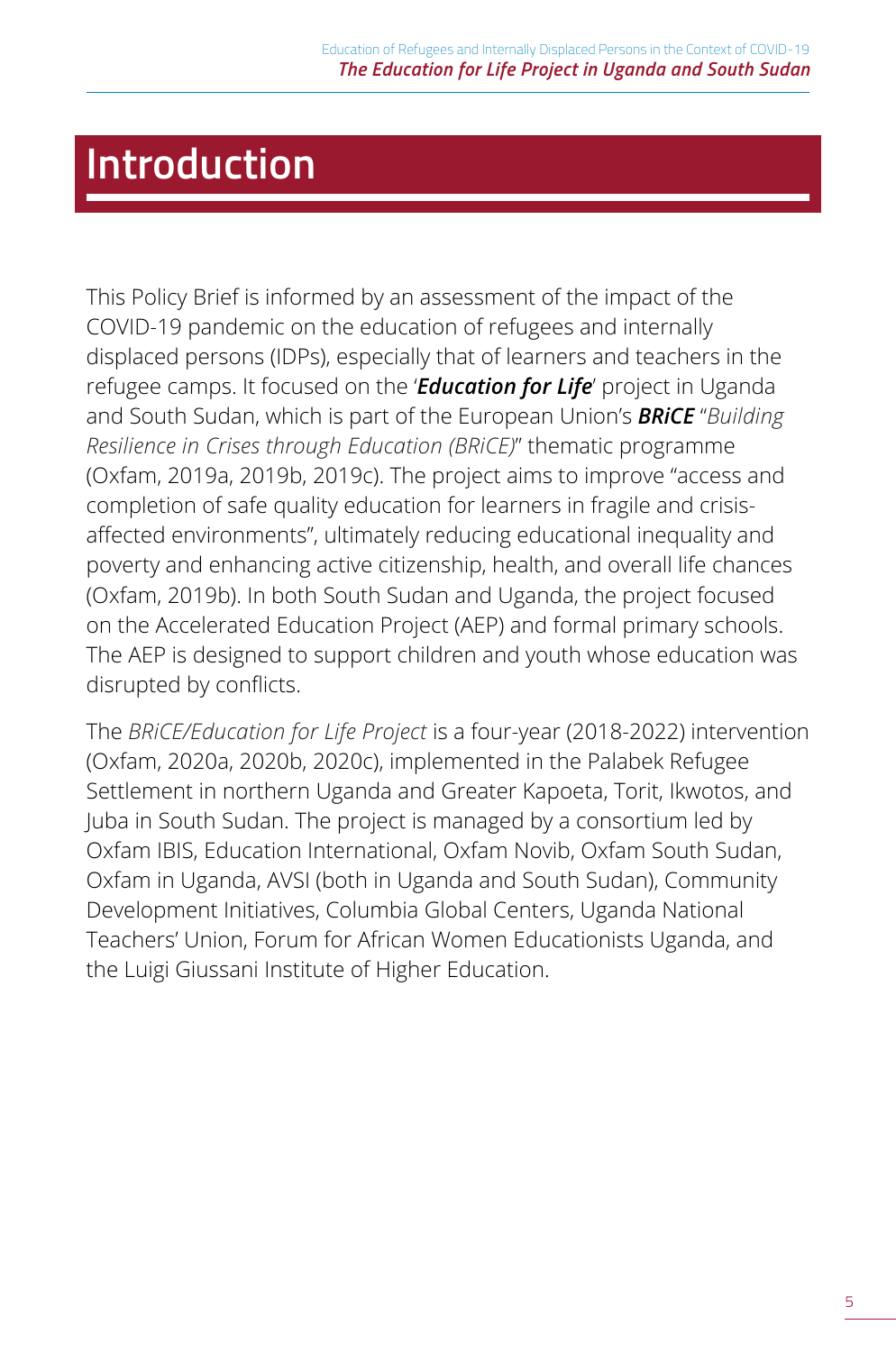# <span id="page-9-0"></span>**Challenges of Refugee and IDP Education**

According to the United Nations Refugee Agency (UNHCR) (2018a, 2018b), there are over *19,941,300 refugees* (and persons in a refugee-like situation) and *40 million Internally Displaced Persons* (IDPs) in various countries globally. Over *18 million of the refugees* and a *greater proportion of the IDPs* are in sub-Saharan Africa (UNHCR, 2020d). This is primarily due to the widespread and protracted conflicts and violence in the region (UNHCR, 2020a, 2020b, 2020c). In South Sudan specifically, there are 4.3 million displaced people which include refugees, IDPs, and asylum-seekers (UNHCR, 2021). An estimated 1.6 million IDPs remain in South Sudan while 2.2 million became refugees in the neighboring countries with Uganda hosting more than one million of IDPs (UNHCR, 2021). Most of the South Sudanese refugees are women and children. Save the Children (2019) described Uganda as "**Africa's largest refugee hosting country and one of the top five refugee hosting countries in the world**". It further asserted that about 61 per cent of the refugees in Uganda are younger than 18 years of age.

In relation to the South Sudanese refugee emergency, Arnauld Akodjenou, UNHCR Regional Refugee Coordinator for South Sudan, said:

2019 marks the sixth year of the conflict. With 2.2 million people living in poor conditions in exile, South Sudan's refugee crisis remains the largest in Africa … Approximately 80 per cent of the refugee population are comprised of women and children and more than 50,000 refugee children remain unaccompanied or separated. Within South Sudan, 85 per cent of the 1.97 million internally displaced persons (IDPs) are women and children. Organizational partners are struggling to provide quality and timely assistance to survivors of sexual and gender-based violence (SGBV), while services that could offer resilience are largely out of reach, due to lack of infrastructure and resources in refugee hosting areas. (UNCHR, 2020f, p. 5)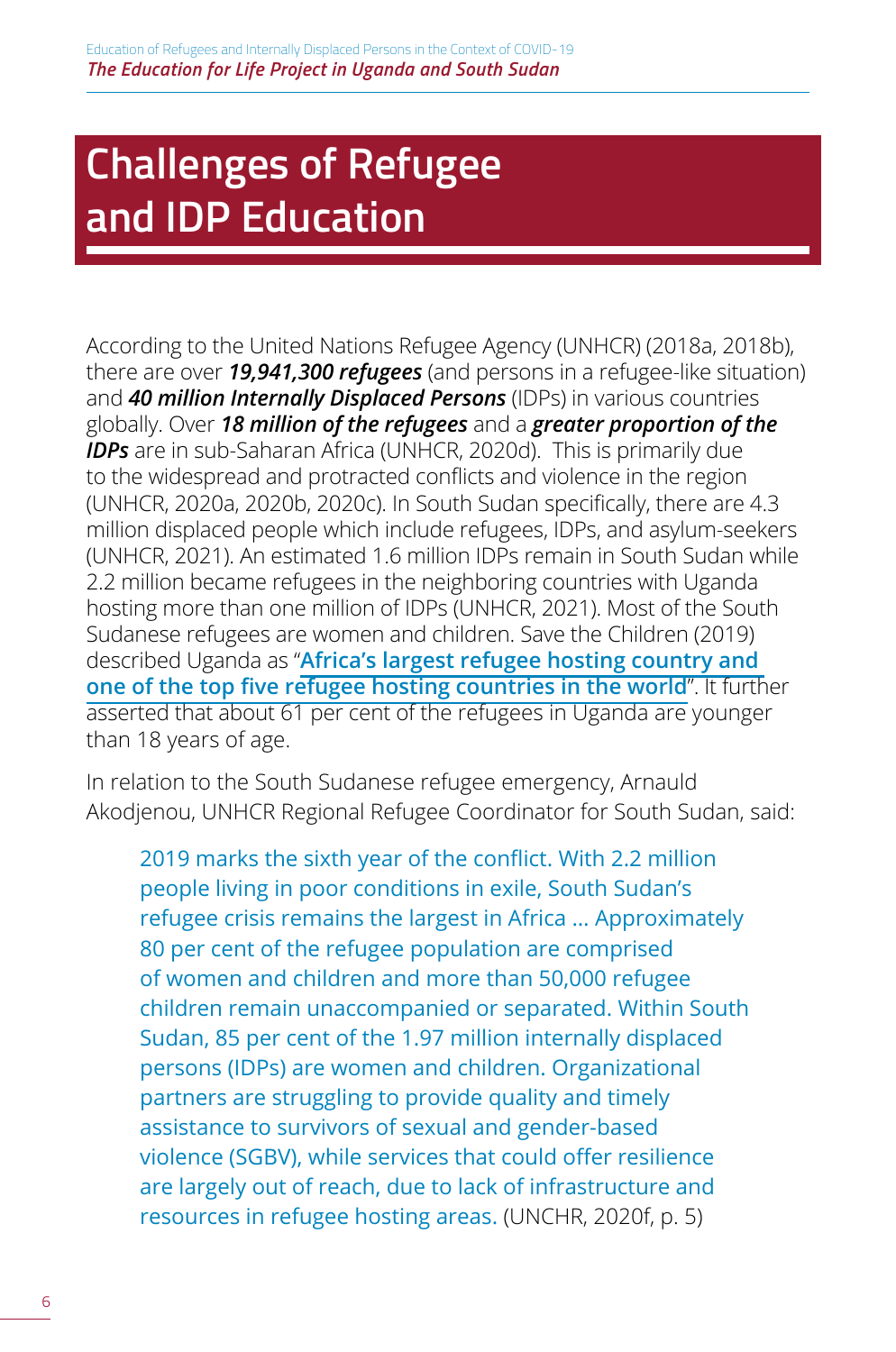At the global level, education of refugee children and youth is in crisis: this cohort are five times more likely to miss school than those in normal situations; and, in 2018, only 3.4 million of the 7.1 million refugees of school-going age had access to education (UNHCR, 2021). Similarly, the European Commission (2020) has asserted that 1.75 million refugee children and 1.95 million refugee adolescents were out of the primary and secondary schools, respectively. The implication of these figures is that, globally, the number of refugees and IDPs requiring education is huge, and this is complicated by the fact that low-income countries globally are hosting over 90 per cent of the world's population of the refugees and IDPs (UNHCR, 2020b). Refugee-receiving countries are overwhelmed and often fail to integrate refugees into national education sector plans; thus, the refugees at best have their own education response plan.

The COVID-19 pandemic has only increased the challenges of educating refugee children and youth. Some of the challenges are summarised below:

- **• Learning under poor conditions** According to the UNHCR (2020g, p. 2), there were 79.5 million displaced people worldwide at end-2019; these comprised 26 million refugees, 45.7 million IDPs, 4.2 million asylum-seekers, and 3.6 million Venezuelans displaced abroad. About 30-34 million (40 per cent) of the 79.5 million were younger than 18 years of age (UNHCR, 2020g, 7 In effect, millions of refugee children and youth spend years in exile, at times stretching across decades and growing into adulthood in foreign land. According to the UNHCR (2018b, 7 "Time in exile can last for years, if not decades, and some children have only known life as a refugee." Therefore, education cannot wait but needs to be addressed once children and youth are displaced. These children and youth often learn in various makeshift, including open-air, classrooms where they are exposed to the elements of the weather and several security challenges, in addition to the generally poor education available to them.
- **• Huge number of out-of-school children and poor learning outcomes** - The World Bank (2020) reported that, before the pandemic, "258 million children and youth of primary- and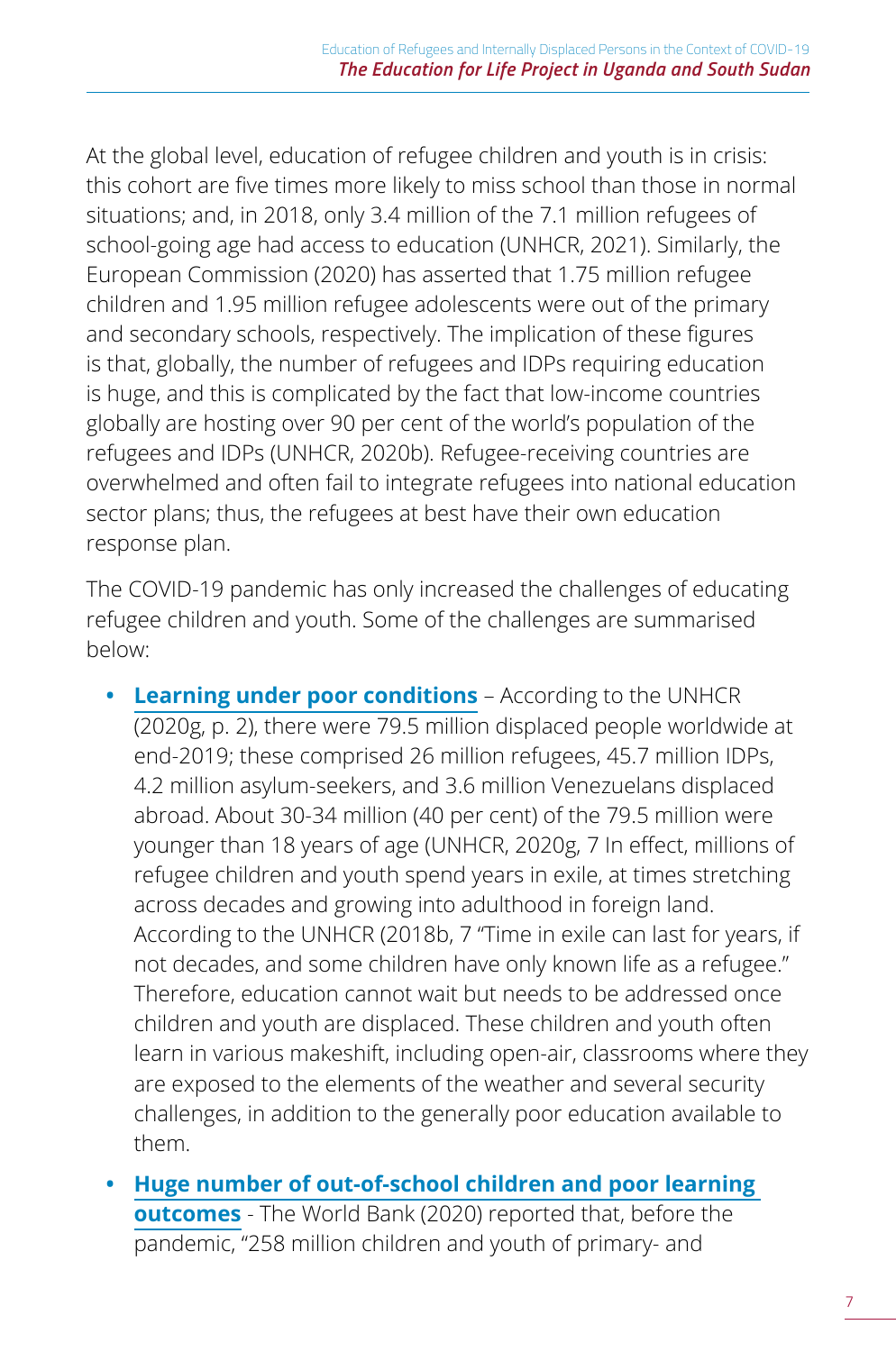secondary-school age were out of school. And low schooling quality meant many who were in school learned too little … Even worse, the crisis was not equally distributed: the most disadvantaged children and youth had the worst access to schooling, highest dropout rates, and the largest learning deficits" (p. 5). Equally, UNHCR (2020e) described the education of refugee children as the worst hit, stating that the educational provisions were outstripped by the growth of the refugee population. It asserted that four million refugee children did not attend school, and the number of out-of-school children among refugees increased by as much as half a million per year (UNHCR, 2020e). It also stated that while enrolment in tertiary education globally is usually 35 per cent, only one per cent of refugee youth enrol in tertiary education.

**• Wide gap in the education of refugee and children in normal situations** - UNHCR (2018b) described refugee children and youth, compared to their peers in more settled circumstances as having relatively few opportunities for quality education, if they receive education at all. It also opined that the wide gap in educational opportunities develops into a "chasm" as the children and youth grow into adulthood. It supported this opinion with the following facts:

*In 2017, 61 per cent of refugee children were enrolled in primary school, compared to 92 per cent globally. At secondary level, the figure was 23 per cent, compared with a global rate of 84 per cent. This means nearly two thirds of refugee children who go to primary school do not make it to secondary school. Even though in 2017 more than 500,000 refugee children were newly enrolled in school … the rapidly growing refugee population means that, in percentage terms, the picture has not improved (UNHCR, 2018b, p.13).*

**• Wide gap in the education of the boys and girls** - Refugee girls have fewer educational opportunities compared to boys. According to UNHCR (2018c), in Uganda, Ethiopia, and Kenya, which host most of the refugees in sub-Saharan Africa, the following ratios apply: In primary education, the ratio of refugee girls to boys in school is 9:10 (Uganda) and 7:10 (Kenya and Ethiopia); and in secondary education, the ratio is 5:10 (Uganda) and 4:10 (Kenya and Ethiopia). Yet, refugee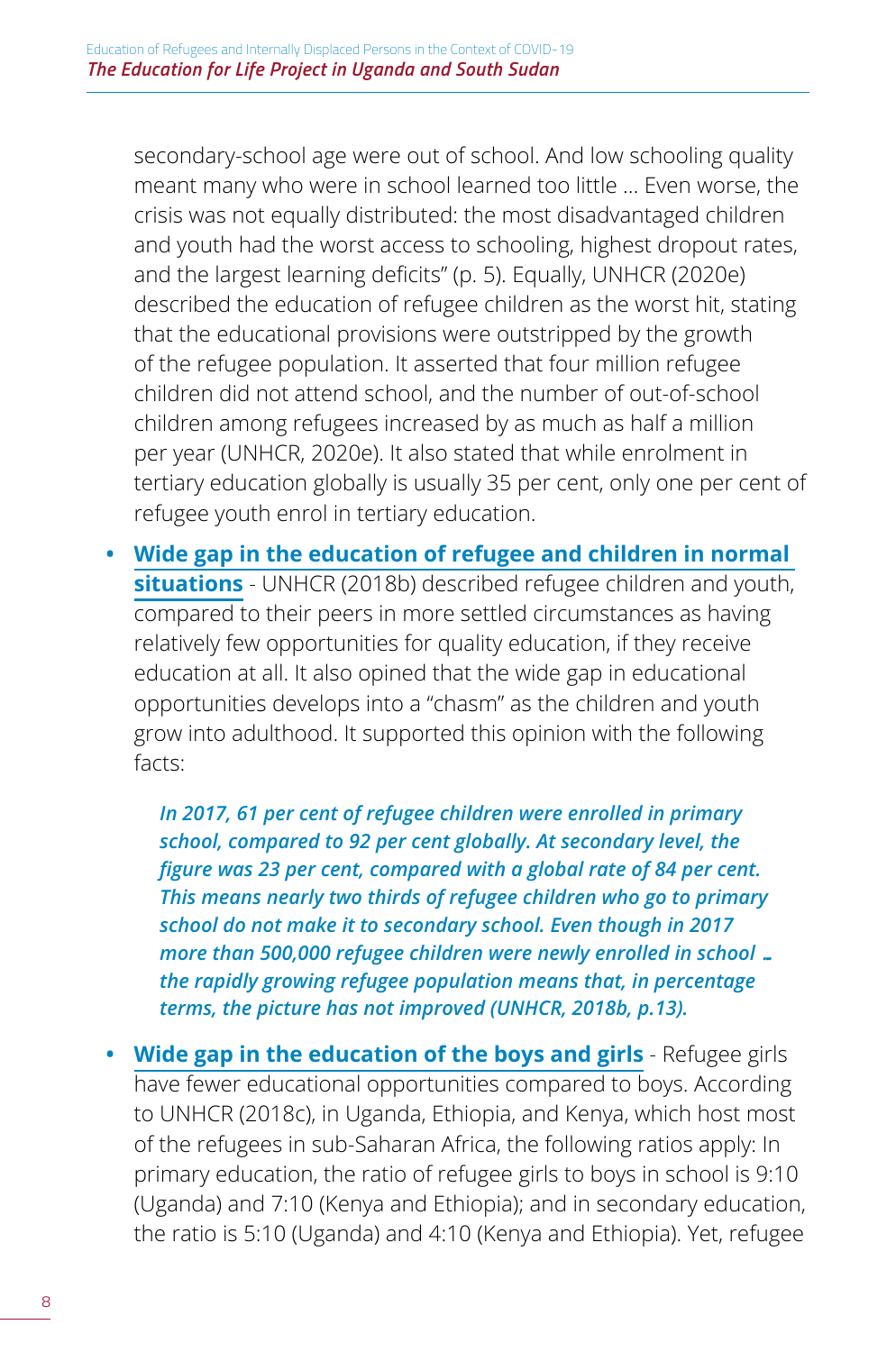girls constitute half of the refugee population of school-going age. The situation is different for the host population in these countries where the ratio of girls to boys is 10:10 in primary education and 9:10 in secondary education (UNHCR, 2018c), illustrating how hugely disadvantaged refugee girls are in terms of access to education.

**• Cost of education as a major challenge** - UNHCR asserts that cost is a major roadblock to the education of refugee boys and girls:

*"School fees, the price of uniforms, books and other learning materials and transportation are barriers to education for boys and girls alike. Even small costs can seem problematic for people who have suddenly had to abandon their livelihoods and are often denied the right to work" (UNHCR, 2018).* 

In addition to these costs, the girl child further faces social and cultural gender expectations and barriers.

- **• Dearth of qualified teachers** In sub-Saharan Africa, there is serious shortage of qualified teachers and associated problems such as lack of teacher professional standards and inadequate continuous professional development which negatively affect learning outcomes (UNESCO, 2016). These general challenges are also experienced in refugee and IDP education in South Sudan and Uganda.
- **• Language of instruction** Refugee and IDP children and youth face communication issues as they often settle in places where local languages, besides their own, are spoken. Many of them are also not versed in the English language which may be in more general use. For instance, during the COVID-19 lockdown, many refugee and IDP children and youth could not utilise the home learning materials because they had been prepared in the English language.

#### **• Escalation of the problems during the COVID-19 pandemic** –

**i.** At the global level: The United Nations (2020) Policy Brief on the COVID-19 pandemic reported that the COVID-19 pandemic created "the largest disruption of education systems in history, affecting nearly 1.6 billion learners in more than 190 countries and all continents. Closures of schools and other learning spaces have impacted 94 per cent of the world's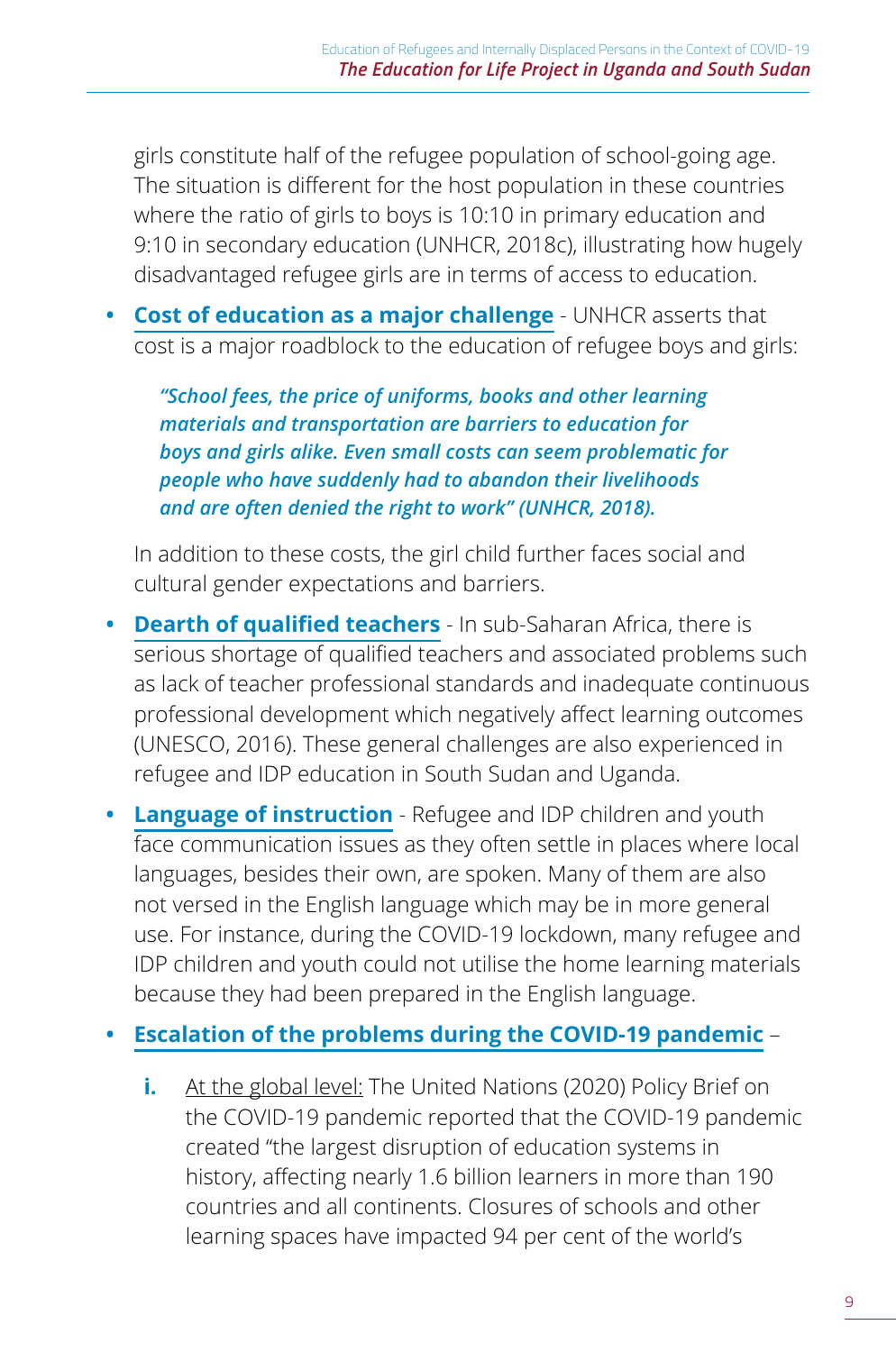student population, up to 99 per cent in low and lower-middle income countries" (2020, p. 2). It asserted that the pandemic worsened the pre-existing education disparities which implied a reduction of the educational opportunities of the "most vulnerable children, youth, and adults – those living in poor or rural areas, girls, refugees, persons with disabilities and forcibly displaced persons" (p. 2). Refugee children and youth are among the worst victims of the COVID-19 pandemic described by the United Nations' Brief. These facts were corroborated by Education International (2020a, 2020b) and UNESCO Institute for Statistics (2020).

- **ii.** Discontinuation of learning in Uganda and South Sudan: The pandemic led to the closure of all schools in Uganda and South Sudan. During the lockdown, the governments of Uganda and South Sudan delivered lessons via radio and television which most of the children did not have access to. There was also no form of online teaching and learning. What did work (with limited success) was the distribution of home learning materials to the learners. In total, the children lost access to education during the periods of the lockdown and, as schools reopen, they still run the serious risk of educational marginalisation due to crowded classrooms making teachers and learners vulnerable to COVID-19 virus infection.
- **iii.** Lack of a clear referral system: In Uganda and South Sudan, there was no clear referral system or services to give psychosocial support (PSS) to learners. In South Sudan, during the COVID-19 lockdown, there was no blueprint, clear plan, or system for the production and distribution of learning materials or for the continuation of education of learners in any way. In Uganda, where a plan and structures existed, they either did not work effectively or were overwhelmed.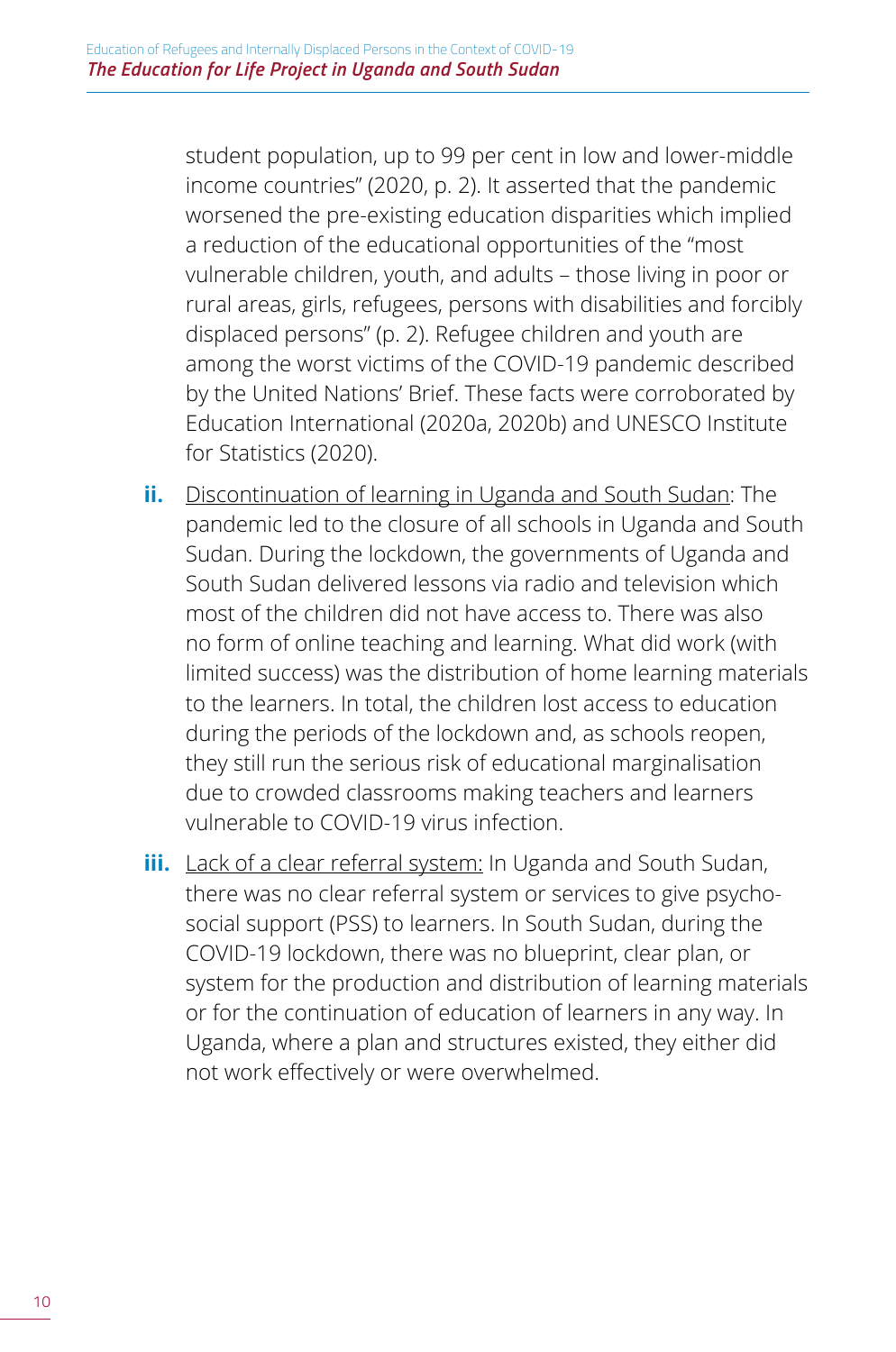# <span id="page-14-0"></span>**Interventions in Uganda and South Sudan in the COVID-19 Era**

The building of resilient learners, teachers, and education systems remained the main strategy of the governments of Uganda and South Sudan and the BRiCE/Education for Life project. Building resilience is a popular strategy advocated by the United Nations (2020) and the European Commission (2020) and entails strengthening institutions and individuals to adapt to socio-political, economic, and environmental shocks and disruptions. The project also addresses the vulnerability of women and girl children in fragile environments by supporting them to meet their safety, health, and education needs. Within the resilient framework are:

### **The Learners**

As explained earlier, there was no online teaching and learning during the COVID-19 lockdown. Efforts concentrated primarily on radio and television broadcasts and the distribution of home learning materials (workbooks) to the children. The strength of the home learning materials approach depended on person-to-person contact and follow up used by the partners in both countries. However, this approach worked better in Uganda than in South Sudan.

In Uganda, the Ministry of Education and Sports developed the packages - 10 pages of work for a period of five months (Uganda. Ministry of Education and Sports, 2021) - and used the government structures to distribute the home learning materials to learners. The government relied on partner contributions for automobiles, fuel, and cash contributions. Largely, the government deployed the security officers to support local council systems to get the materials to the learners. For the refugees, AVSI produced and distributed home learning materials to nearly 20,000 learners. Nevertheless, students in Primary 1 to 3 were unable to use the materials since they were published in English only. Teachers taught children in the village where they resided regardless of the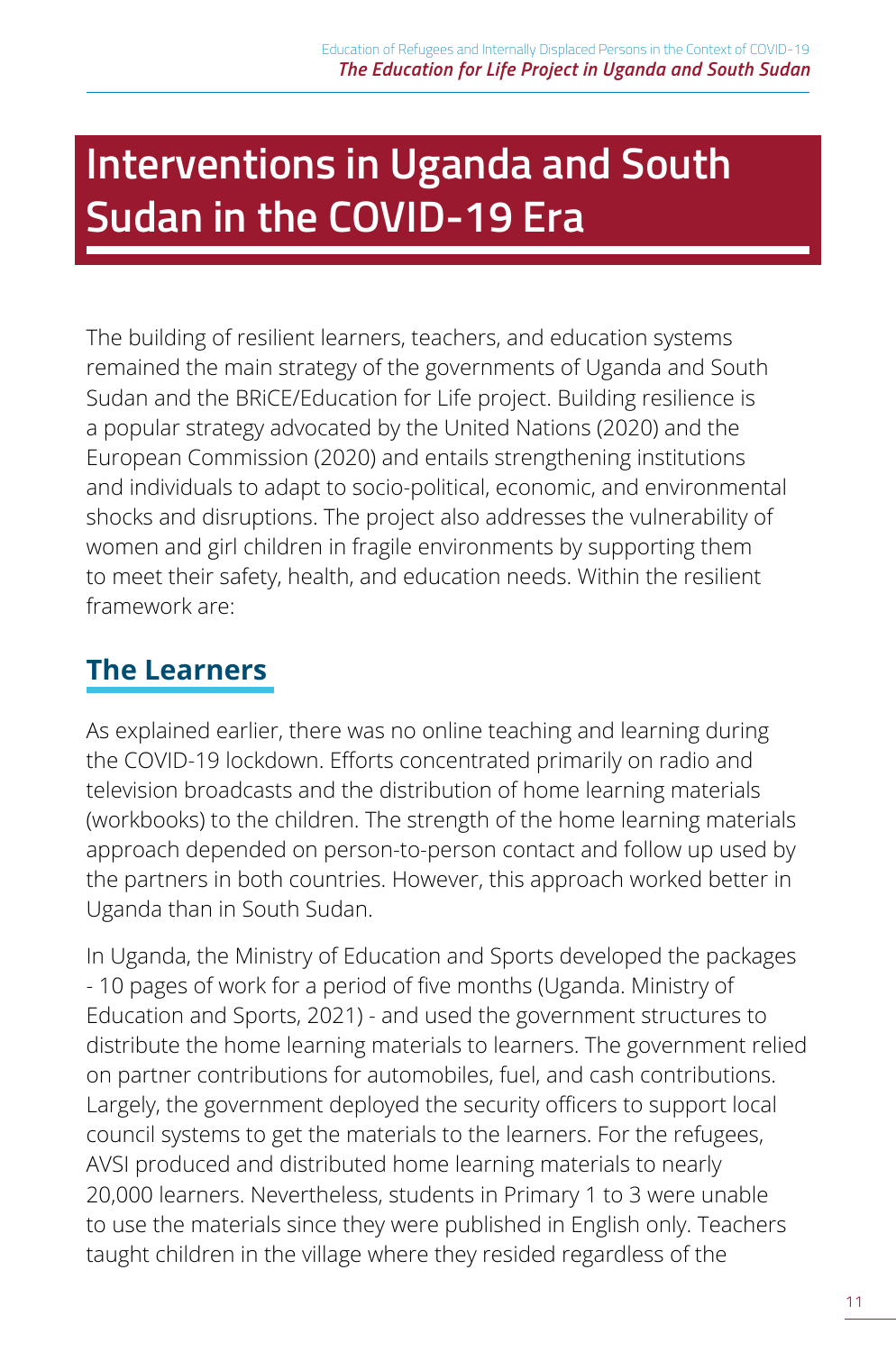<span id="page-15-0"></span>schools the students came from – so a teacher could teach learners from other schools and across classes. Also, every week, AVSI provided about 30 teachers (four of whom were teachers in the mainstream primary schools) with bicycles to enable them to visit learners. During the lockdown, a survey in Uganda showed that only 15 per cent of the learners had access to radio or mobile phones. The Ugandan government promised to distribute radios to reach all families and televisions to all villages so that the learners could learn in clusters. However, that distribution of radios and televisions has yet to start. Furthermore, no learning assessment was carried out by the partners during the lockdown. However, the Ministry of Education and Sports carried out an assessment on the access to learning and learning materials but not on the learning outcomes.

In South Sudan, Oxfam arranged learners into 225 small groups which have been supported by radio in accordance with the Ministry of Education's schedule of radio classes. Oxfam also distributed some radios to learners to enable them to follow the radio lessons. In addition, the Education for Life project mobilised the Parent-Teacher Associations (PTAs), and community and church leaders to support learning during the pandemic. However, the challenge in South Sudan is the absence of governmental infrastructure and an education response plan to support learning during the pandemic. As no home learning materials were developed by South Sudan's Ministry of Education, teachers were expected to develop those home learning materials themselves. Oxfam is currently leading the work on the development of an assessment tool on schools' readiness to reopen in South Sudan.

### **The Teachers**

With the COVID-19 outbreak, teachers' capacity on distance education was enhanced. Teachers were provided with PSS and training to adapt to the new teaching methods and to be able to offer adequate support to learners (Oxfam, 2020a, 2020b, 2020c). This included building the capacity of the teachers on how to provide PSS, particularly guidance and counselling, to learners and peers experiencing trauma. Panel 1 outlines how the project engaged teachers and learners during the COVID-19 school closures.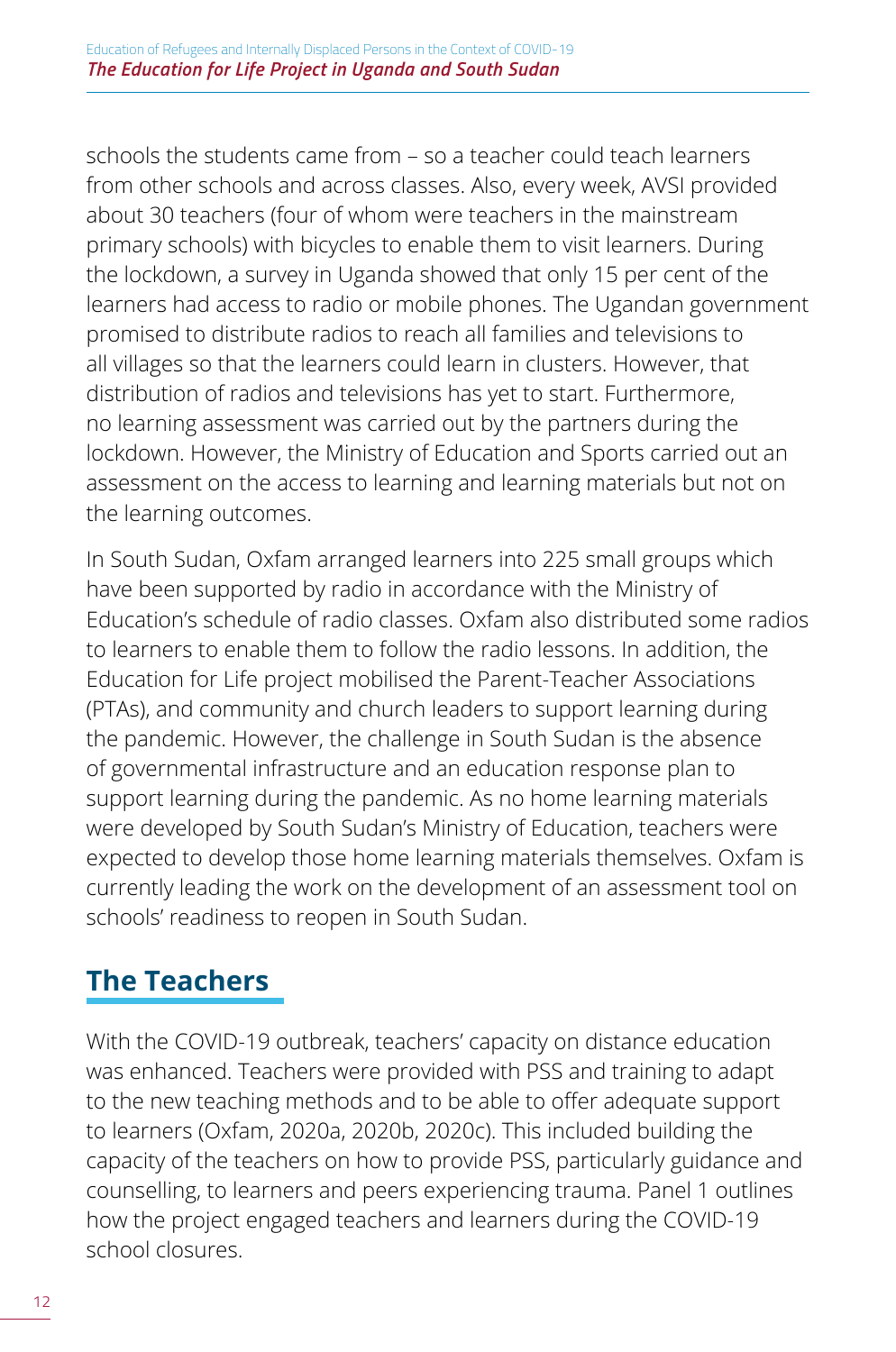#### **Panel 1. How the Experience for Life project engaged teachers and learners during school closures**

- **•** The project partners were in regular contact with head teachers and teachers in participating project schools.
- **•** Community learning groups were established.
- **•** Vulnerable learners were followed up to see how they were doing and if it was necessary to refer learners to appropriate safety networks. The project also reached out to vulnerable learners to retain them in school and support their learning.
- **•** Where not provided by the government, teachers developed home learning materials for learners and corrected their homework.
- **•** Engaged in teacher capacity building and, where possible, involved para-social workers.
- **•** Provided teachers with regular messages on psycho-social issues which they could use in their communication and contact with learners and the community.
- **•** Teachers took part in COVID-19 health and safety training and acted as community focal points for COVID-19. For instance, AVSI Uganda gave orientation to 18 members of the School COVID-19 Committee on the standards of operation and basic requirements. The committee comprised seven members of the School Management Committee (SMC)/PTA, and the representatives of the teachers and learners. It carried out site checks on classrooms, wash facilities, and school entry/exit. It also designated spaces to be used as isolation rooms at each AEP Centre/school.
- **•** Provided some learners with personal protective materials (face masks, hand sanitisers, soaps, and water for washing of hands, etc.) and health information against COVID-19 infection.
- **•** To further support COVID-19 risk reduction, AVSI worked with teachers to conduct regular home visits to learners and their caregivers with a keen focus on teenage pregnancy.

Source: Oxfam (2020c) and information from the focused group discussion with members of the Consortium partners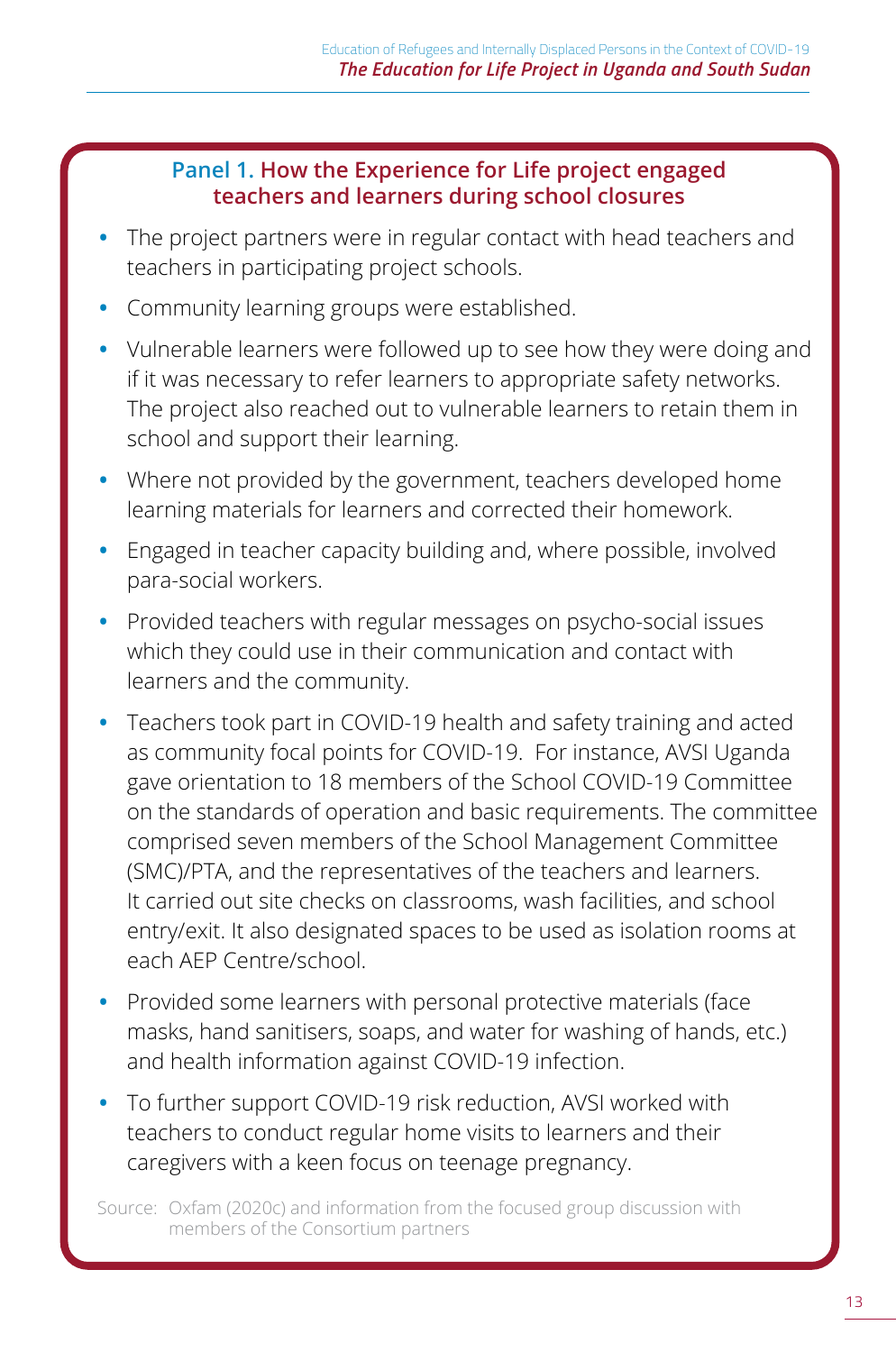During the school closures, the project also developed PSS materials, namely (1) a PSS text messaging guide, and (2) a PSS teacher training manual to help teachers to support their own wellbeing and those of learners, parents and guardians (Oxfam, 2020c).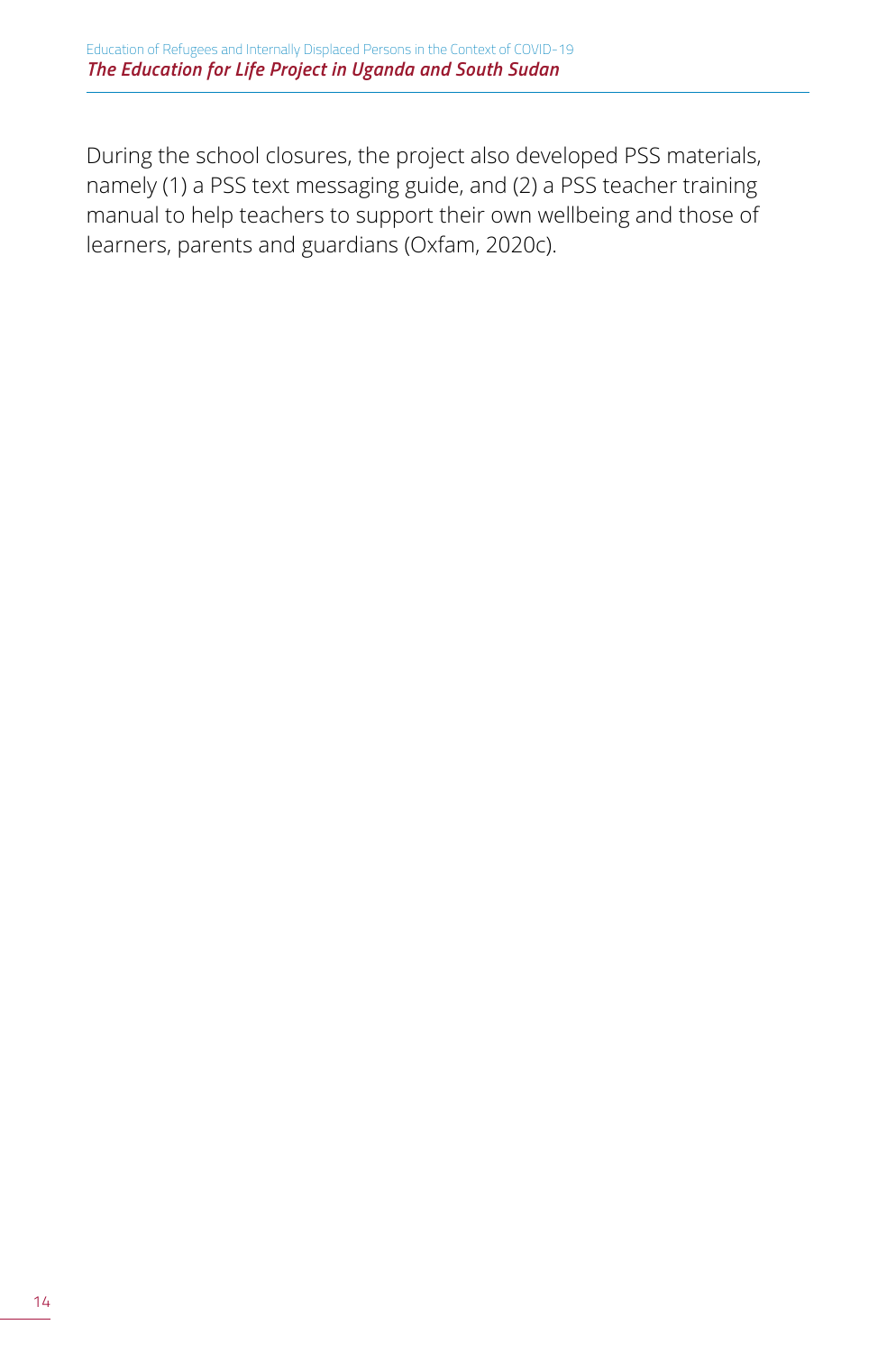# <span id="page-18-0"></span>**Policy Recommendations**

### **1. Uphold Agreed UN Global Frameworks**

- **•** Provide refugee and internally displaced children and youth with access to quality education in accordance with the relevant United Nations' frameworks and include them in the education sector plans so they do not become worse off than the host population.
- **•** Apply the United Nations' resilience framework which focuses on three main areas:
	- **(1)** refugee and IDP learners;
	- **(2)** teachers; and
	- **(3)** the education system, and seeks to meet their immediate needs and empower them to overcome future shocks and disruptions.

### **2. Accessible, Relevant, and Equitable Education**

- **•** The government and development partners should address the refugee and IDPs' gender and equity issues, dealing especially with the deprivations of the girl child and women as advocated by Oxfam (2019a) and UNHCR (2018c) focusing on the direct and indirect costs of education, provision of toilets and hygiene, providing safe and protective environments, and eradication of gender discrimination. These should be in line with the United Nations (1981) Convention abolishing all forms of discrimination against women, and UNESCO's (2017, 2019) policies on inclusion in education.
- **•** Provide PSS to refugee and IDP learners in the form of guidance and counselling and tackle their specific psycho-social complaints or symptoms, ensuring their health and safety, and mainstreaming psycho-social-supporting subject matters in the school curriculum.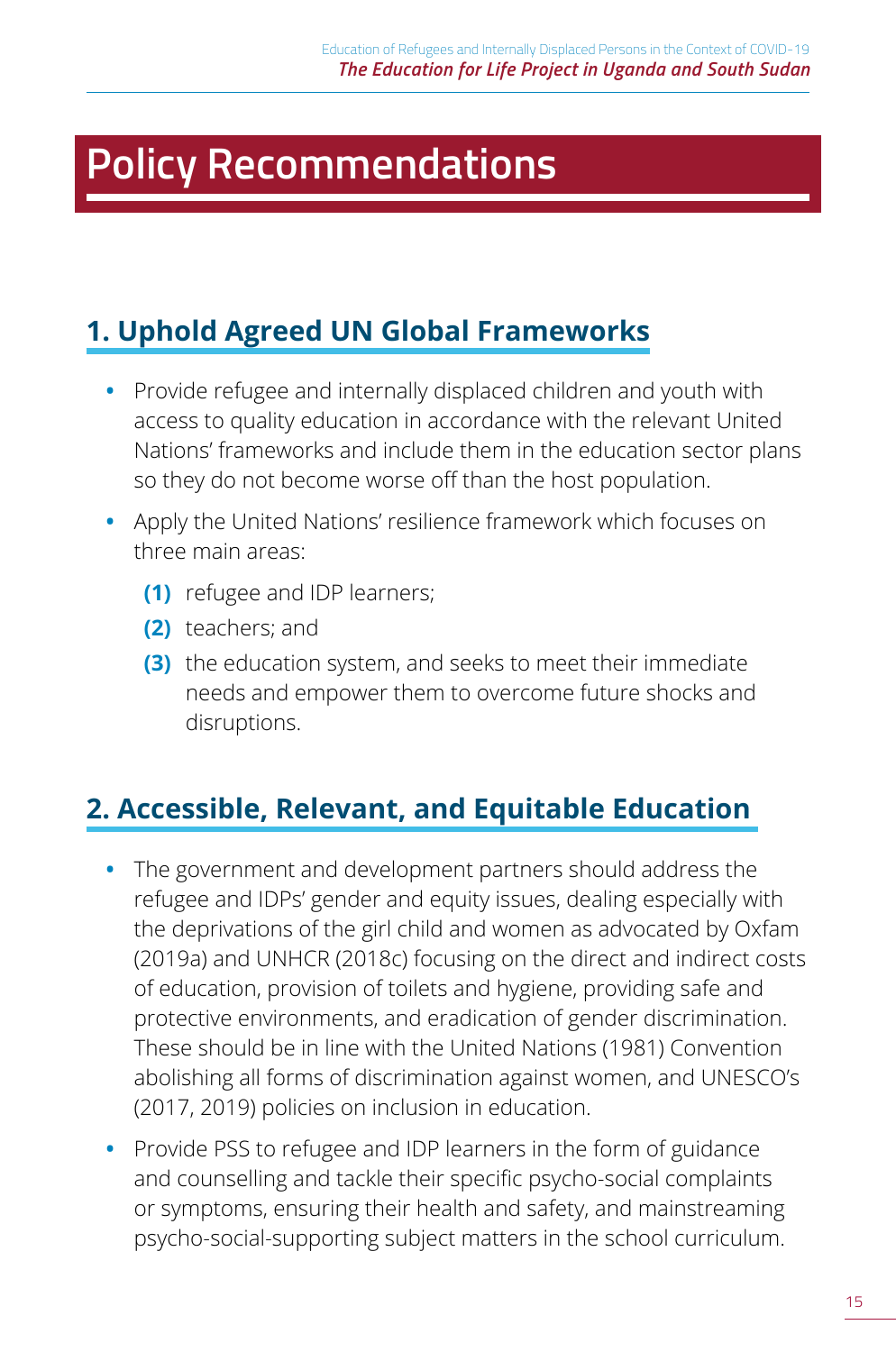- <span id="page-19-0"></span>**•** Establish clear referral systems and ensure that services are available to help and support learners.
- **•** Embark on advocacy programmes and other measures to ensure that refugee and IDP learners who dropped out of school during the pandemic return to continue their education. Given the situation of female learners, special attention should be given to getting girls back into school. Provision must also be made for the many girls who, because of the pandemic, have become young mothers but may still wish to finish their education. This could comprise outreach and mentoring programmes for girls and catch-up classes. Work with parents and communities to make them understand the importance of girls returning to school.
- **•** Complement curricular with co-curricular activities to ensure that the refugee and IDPs' learning experiences are fully enriched. This is important because out-of-class activities and programmes occurring in clubs and societies and other school-regulated programmes could enable them to meaningfully interact with peers, the school, and community, and enhance their interpersonal skills, self-worth, and dignity (UNHCR, 2018c).
- **•** Provide refugee and IDP learners with adequate personal protective materials (face masks, hand sanitisers, soaps, and water for washing of hands, etc.) and health information against COVID-19 infection.

### **3. Empowering Teachers**

- **•** Ensure that highly professional teachers with adequate qualifications are hired for refugee education and employ teachers in the vernacular spoken by the refugees.
- **•** Enhance refugee and IDP teachers' access to educational technologies and build their online education capabilities. Useful guidelines in this case are (1) the African Union (2020) "Digital connectivity, Online and offline learning, Teachers as facilitators and motivators of learning, Safety online and in schools and Skills focused learning (DOTSS)" framework which emphasises minimum digital connection of schools, and (2) Education International Africa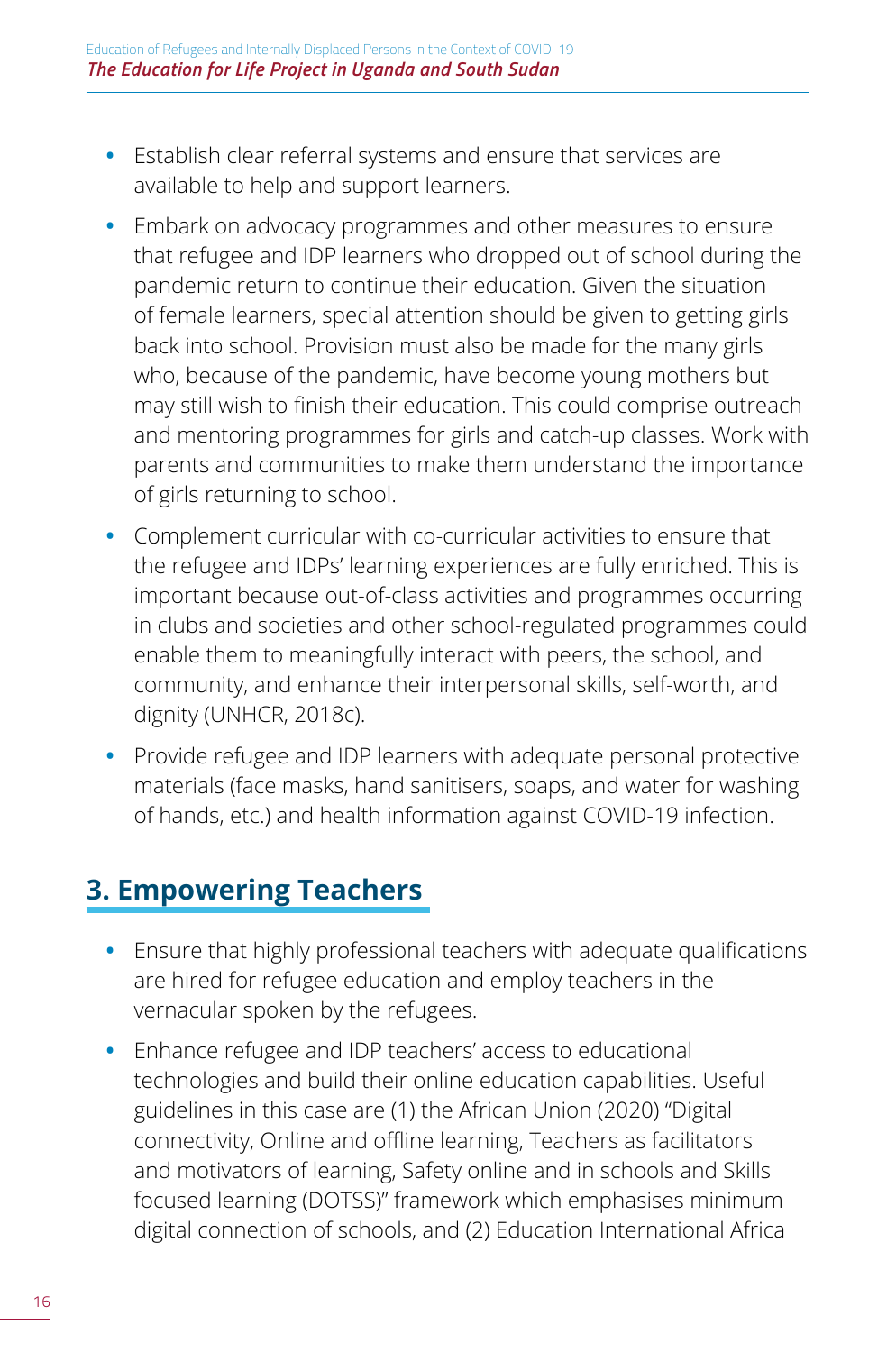<span id="page-20-0"></span>Region's (2020) recommendation for the integration of educational technology in schools.

- Facilitate the recognition of South Sudanese teachers' titles or qualifications.
- Mainstream gender and conflict-sensitive education in the school curriculum and professional development programmes of refugee and IDP teachers to neutralise the effects of gender discrimination, inequity, conflict, violence, armed struggles, natural disasters, and COVID-19 (Oxfam, 2019b).
- Provide refugee and IDP teachers and education support personnel with adequate personal protective equipment to help reduce the risk of COVID-19 infection.
- Provide PSS to refugee and IDP teachers by boosting their motivation (UNESCO IICBA, 2017), giving guidance and counselling, and meeting their basic necessities which include adequate pay, accommodation, security, and food and nutrition (Falk, Shephard, & Mendenhall, 2019; International Task Force on Teachers and ILO, 2020). Also, make PSS services available for teachers.
- Encourage joint decision-making and dialogue by the government and education unions in addressing the impact of the COVID-19 pandemic on the education sector (UNESCO IICBA, 2017; Education International, 2020c; Education International Africa Region, 2020).
- Promote teacher unionism by encouraging teachers, including refugee and internally displaced teachers, to become members and participate actively.

### **4. Strengthening the Education System**

- **•** Include refugee education in the national education sector and emergency response plans.
- **•** Make the education system better prepared for school closures to ensure all learners can continue their education in times of disruption through a combination of digital learning, offline learning and home-based learning. Clearly define the roles that teachers,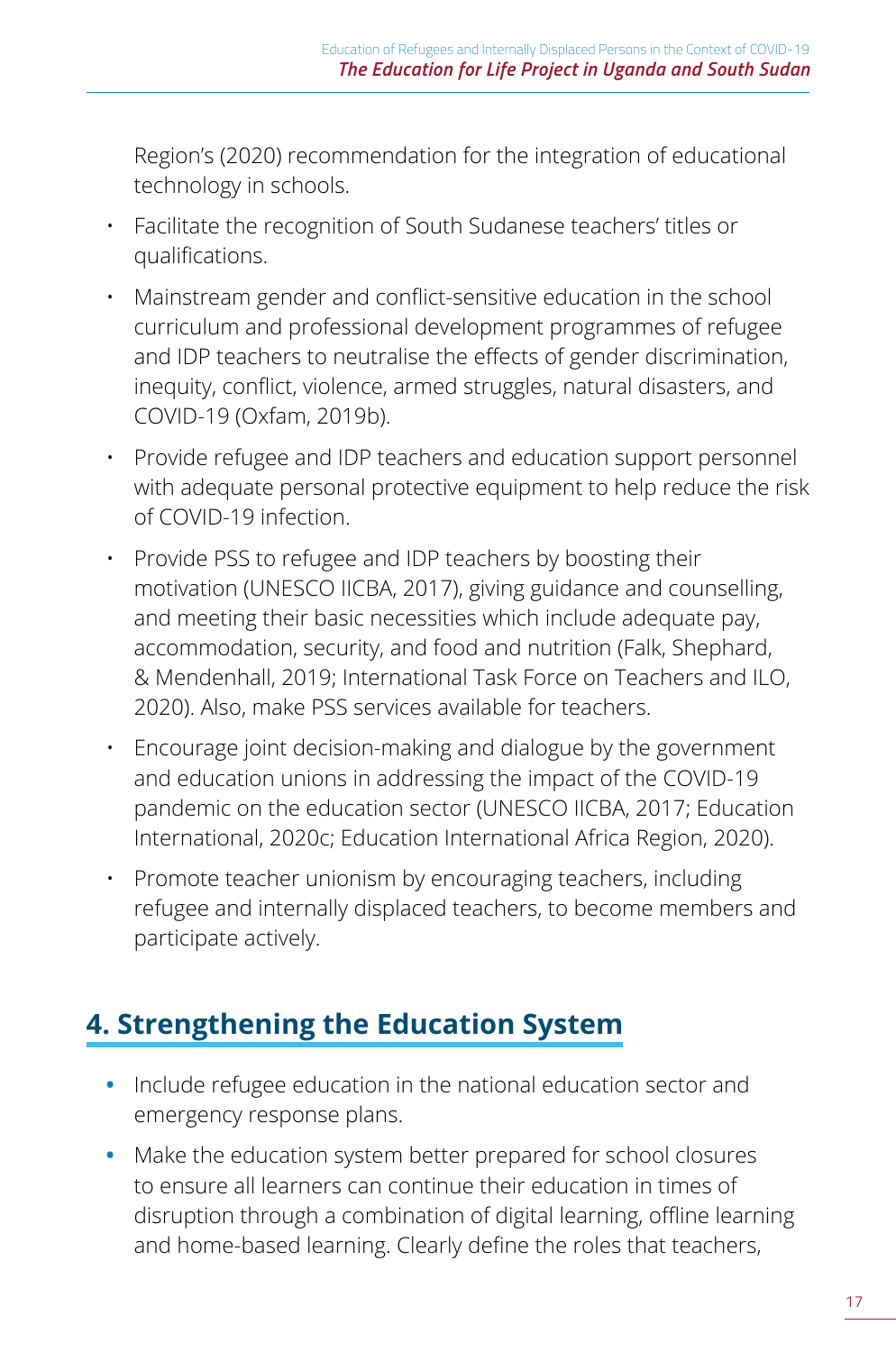parents, SMC/PTA, local administration, and others should play to promote learning during school closures.

- **•** Design appropriate and reliable tools and strategies for learning assessment during school closures.
- **•** Integrate of Education in Emergencies and PSS into the pre-service teacher training and make plans for in-service teacher training during emergencies.
- **•** Promote social cohesion by facilitating the refugees and host schools to work together. Also, encourage the participation of the community (traditional and religious rulers, political representatives, and well-known personalities) in the implementation of refugee and IDP education programmes. This will enhance the ownership of such programmes by the community and promote sustainability. Furthermore, sensitise the community about the plight of refugees and IDPs to ensure the continuation of their learning, even during pandemics and conflicts.
- **•** Review periodically the refugee and IDP education policies to enhance the structures, tools, instruments, processes, impacts, and outcomes of education.
- **•** Expand the education opportunities of refugee and internally displaced children and youth to accommodate the influx of refugees and IDPs in the camps and rural and urban areas of the affected countries. As asserted by UNHCR (2018b, p. 35), "supporting educational facilities in those environments [refugee camps] not only benefits a large number of refugees, but it also serves local populations in countries where the educational infrastructure is already overstretched – making long-lasting differences for host communities and boosting relations with refugees".
- **•** Promote the Accelerated Education Programmes (AEP) to cater for refugee and internally displaced children who lost out on education years as out-of-school children or who, due to trauma and other debilitating conditions of a violent environment, could not cope with mainstream schools.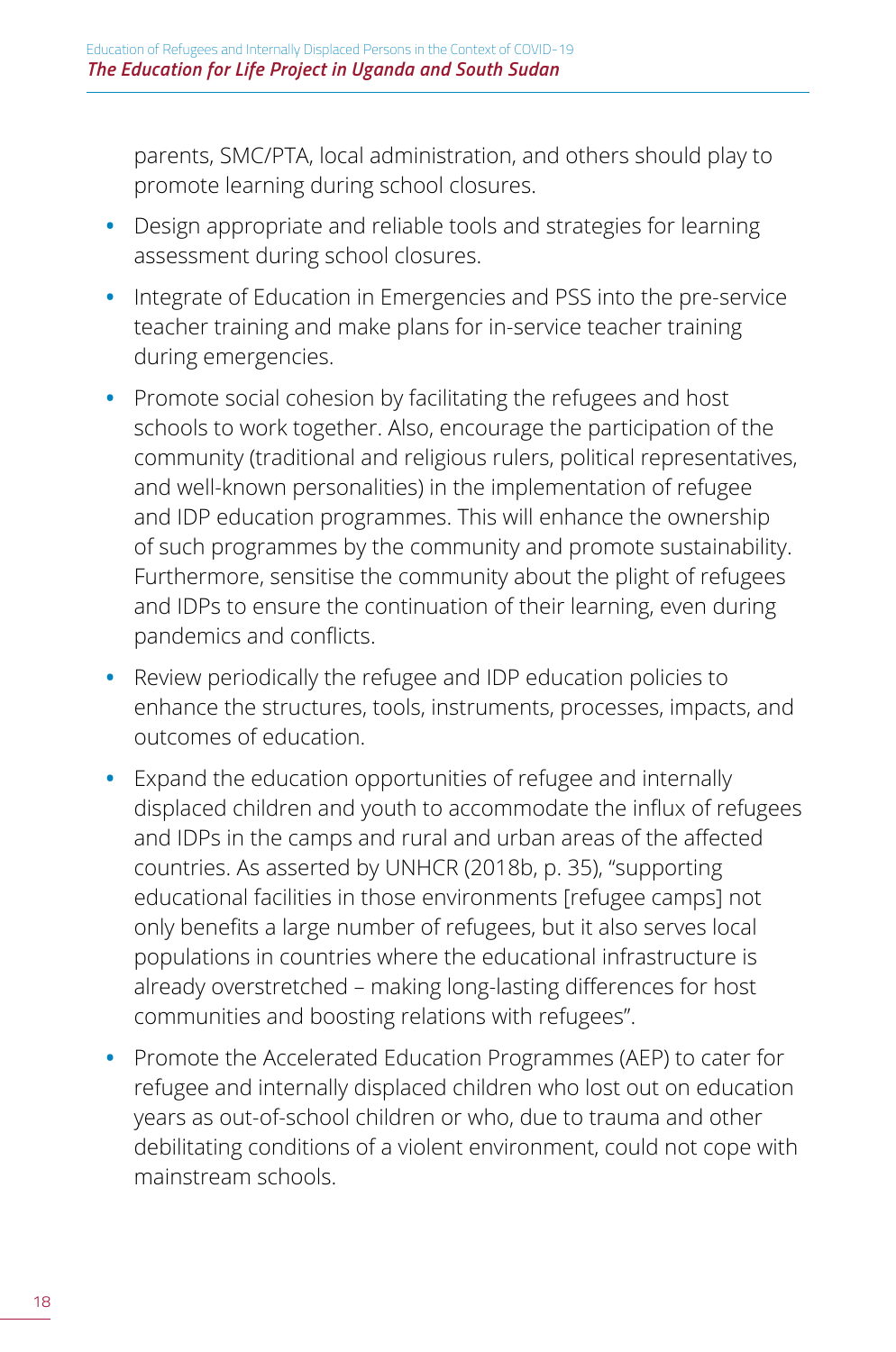- **•** Ensure that refugee and internally displaced vulnerable youth, pregnant girls, and other casualties are allowed and supported to return to school to complete their education.
- **•** Strengthen the capacity of schools to collect, analyse and utilise quality refugee and IDP educational data for planning and decisionmaking. As UNESCO Institute for Statistics (n.d.) stated, data is a public good that transforms lives.
- **•** Ensure that teachers and their unions are involved in the plans to reopen schools and adopt realistic plans informed by evidence and consensus of both the government and the unions.
- **•** Prevent the spread of the COVID-19 virus (United Nations, 2020) in the refugee and IDP schools by complying with the World Health Organization Covid-19 protocols which include the use of face masks, social distancing, provision of water for sanitation and regular washing of hands, use of sanitisers, and immediate isolation and treatment of infected individuals. Other useful guidelines are outlined by the International Task Force on Teachers and ILO (2020), and Education International (2020d). Ensure also that vaccines are available to all refugee and IDP teachers and students.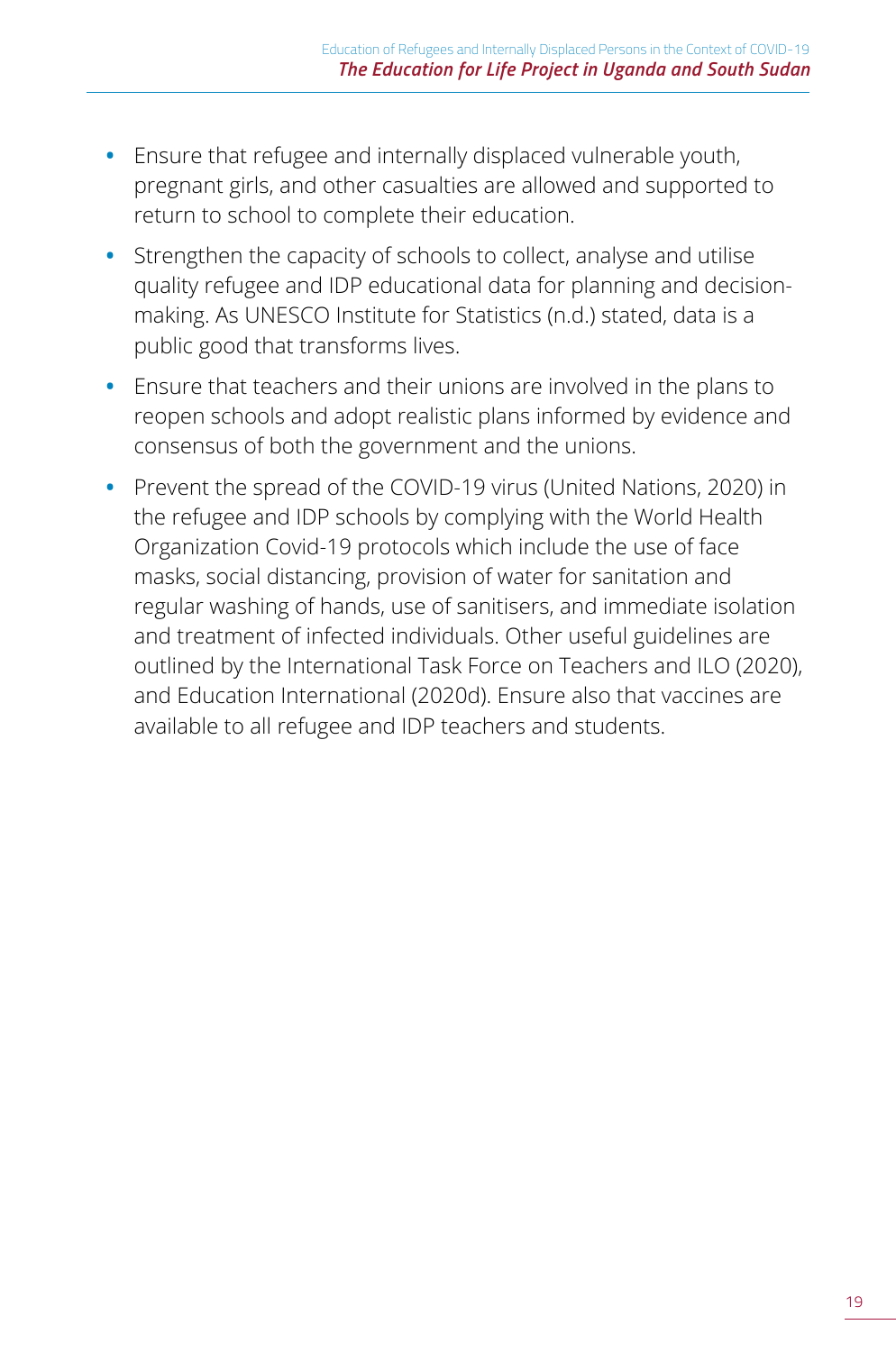# <span id="page-23-0"></span>**Call to Action**

- **• UN agencies** Galvanise the world community to address the education of refugee and IDP learners, especially during and after the COVID-19 pandemic.
- **• Education International** Intensify the advocacy for the education of refugee and IDP learners as well as the rights and conditions of refugee and IDP teachers.
- **• African Union** Create awareness about the DOTSS framework for digital education and ensure it covers refugees and IDPs.
- **• Host countries** Educate refugee and IDP learners in accordance with agreed United Nations' frameworks.
- **• Education policy makers** Develop education policies that address specific needs of refugee and IDP learners, especially in the COVID-19 era.
- **• International funding agencies** Provide funding on special concessionary terms for the education of refugee and IDP learners at this time of the COVID-19 emergency.
- **• International organisations and foundations** Show solidarity with the low-income countries hosting more than 90 per cent of the world's refugee and IDP population by supporting their education with funds and technical support.
- **• Information and communications technology (ICT) companies** - Direct research and development towards manufacturing cheap and affordable educational technologies which can empower millions of refugee and IDP learners to connect with the rest of the world in online or blended education modes.
- **• Communities and individuals** Add their voices in support of the education of refugee and IDP learners, and contribute through volunteerism, funds, and expertise.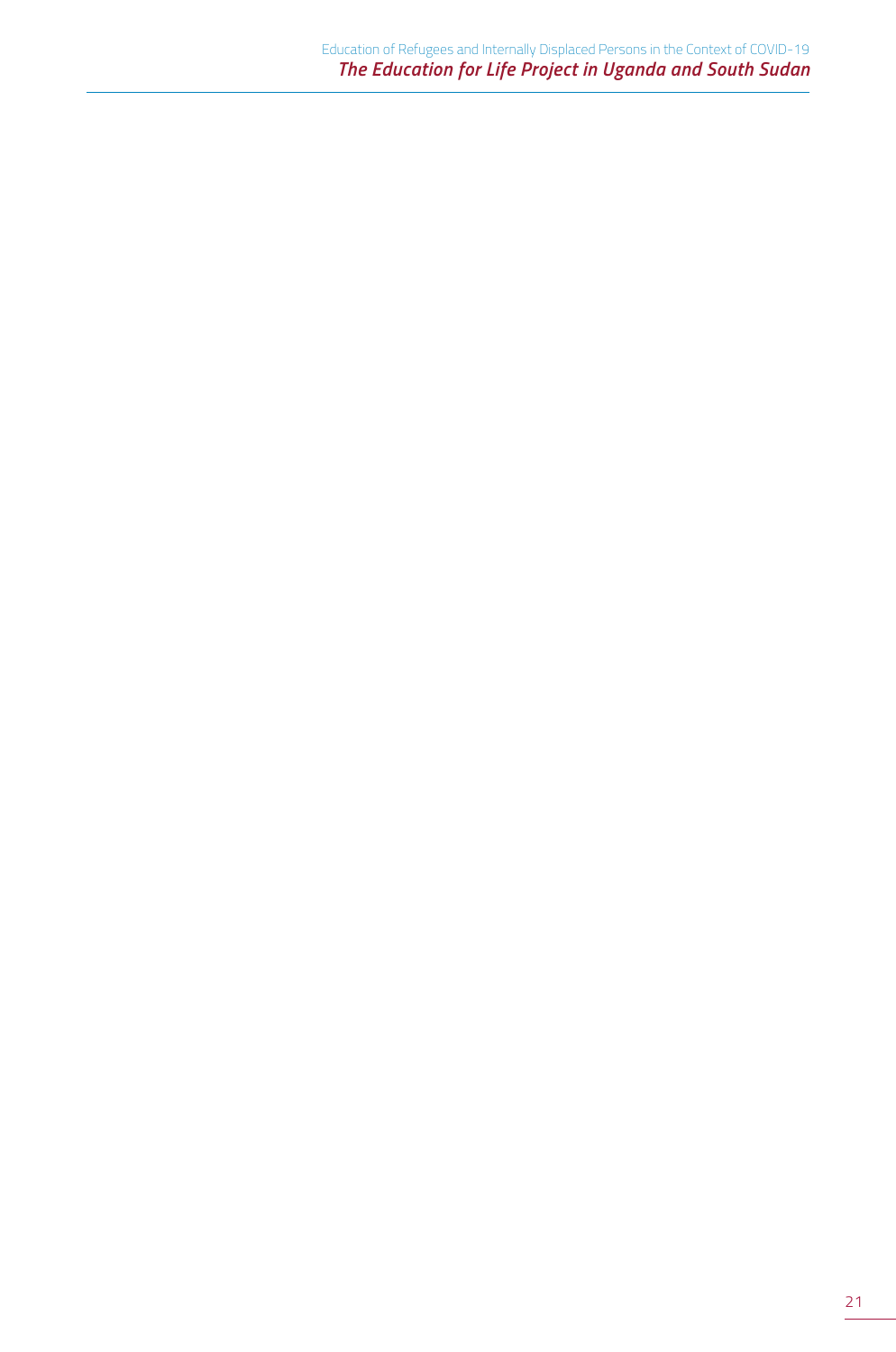## <span id="page-25-0"></span>**References**

- African Union (2020, May). *Equitable, quality and relevant education in Africa: The DOTSS framework and agenda for innovation, acceleration and transformation of Africa's education systems*. Addis Ababa: AUC.
- Education International (2020a, September). *BRiCE /Education for life progress report*.
- Education International (2020b, April). *Survey report on Covid-19 and education: How education unions are responding*. Brussels: Education International.
- Education International (2020c, July). *Shaping the future of the teaching profession*. *<https://www.ei-ie.org/en/detail/16865/shaping-the-future-of-the-teaching-profession>*
- Education International (2020d, April). *EI Guidance to reopening schools and education institutions*. Brussels: Education International. *[https://www.ei-ie.org/en/detail/16760/](https://www.ei-ie.org/en/detail/16760/education-international-guidance-on-reopening-schools-and-education-institutions) [education-international-guidance-on-reopening-schools-and-education-institutions](https://www.ei-ie.org/en/detail/16760/education-international-guidance-on-reopening-schools-and-education-institutions)*
- Education International Africa Region (2020). *Covid-19 and education: How education unions in Africa are responding – Survey report*. Accra: Education International Africa Region.
- European Commission (2020). *Giving everyone a chance to access education*. *[https://ec.europa.eu/international-partnerships/stories/giving-everyone-chance-access](https://ec.europa.eu/international-partnerships/stories/giving-everyone-chance-access-education_en)[education\\_en](https://ec.europa.eu/international-partnerships/stories/giving-everyone-chance-access-education_en)*
- Falk, D., Shephard, D., & Mendenhall, M. (2019). *Teacher well-being amidst displacement and fragility in Uganda and South Sudan*. Paper presented at a Teachers in Crisis Contexts Roundtable held in Beirut, Lebanon, November 4-5, organised by the Inter-Agency Network for Education in Emergencies, Oxfam, UNESCO, International Task Force on Teachers, & Education International.
- International Task Force on Teachers for Education 2030 and International Labour Organization (2020, May). *Supporting teachers in back-to-school efforts Guidance for policy-makers*. Paris: UNESCO. *[https://unesdoc.unesco.org/ark:/48223/pf0000373479?fbclid=IwAR1AT--](https://unesdoc.unesco.org/ark:/48223/pf0000373479?fbclid=IwAR1AT--JAAOq5lJrC9Oaf3ri3hhFhDf9yxc47pf-pQfvhwMXLQjdPR1nagc) [JAAOq5lJrC9Oaf3ri3hhFhDf9yxc47pf-pQfvhwMXLQjdPR1nagc](https://unesdoc.unesco.org/ark:/48223/pf0000373479?fbclid=IwAR1AT--JAAOq5lJrC9Oaf3ri3hhFhDf9yxc47pf-pQfvhwMXLQjdPR1nagc)*
- Oxfam (2019a). *Baseline survey report for BRiCE EU-Oxfam Project in Northern Uganda and South Sudan*. Prepared and submitted by Pascal Pax Andebo (PhD), Rev. Dr. Epiphany Odubuker Picho (PhD), and Sunday Olishe Etrima.
- Oxfam (2019b). *Education for Life: Baseline survey report for resilient learners, teachers and education systems in South Sudan and Uganda*. Report prepared by Pascal Pax Andebo (PhD), Rev. Dr. Epiphany Odubuker Picho (PhD), Salome Awidi Osire (PhD), and Sunday Olishe Etrima.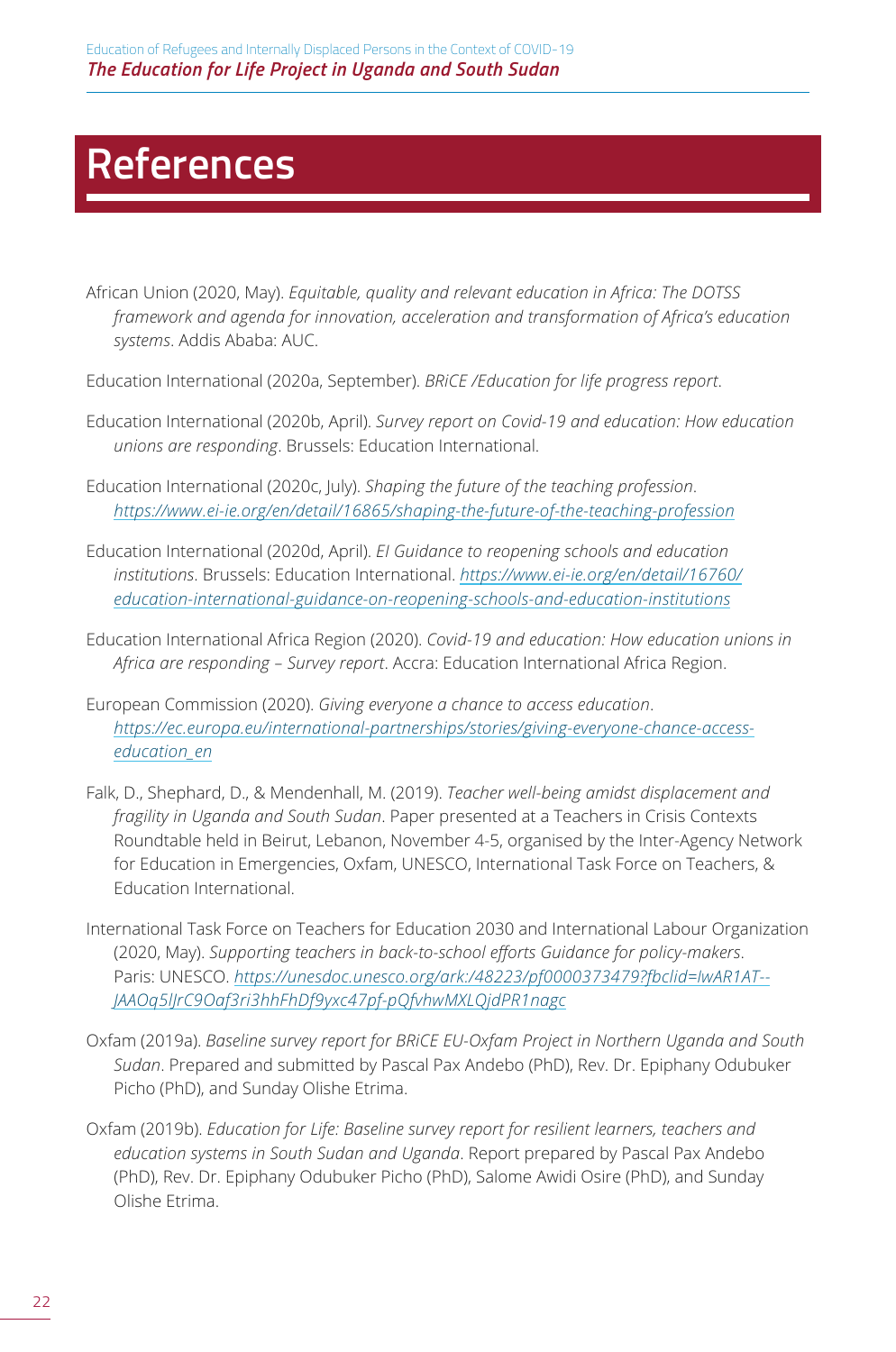- Oxfam (2019c, August). *Monitoring, evaluation accountability and learning plan: Resilient learners, teachers and education systems in Southern Sudan and Uganda project, 2018-2021,* Oxfam South Sudan, Juba.
- Oxfam (2020a). *BRiCE/Education for life advocacy messages [A manuscript]*, Oxfam South Sudan, Juba.
- Oxfam (2020b, February). *Resilient learners, teachers, and education systems in South Sudan and Uganda*. Annual Report March 2019 – February 2020.
- Oxfam (2020c, June). *BRiCE learning week*, Oxfam South Sudan, Juba.
- Save the Children (2019). *Accelerated education programming (AEP): Children, families, teachers and educational stakeholders' experiences of AEP in Uganda*. London: Save the Children. *[https://resourcecentre.savethechildren.net/node/14472/pdf/aep\\_research\\_study\\_report\\_final.](https://resourcecentre.savethechildren.net/node/14472/pdf/aep_research_study_report_final.pdf) [pdf](https://resourcecentre.savethechildren.net/node/14472/pdf/aep_research_study_report_final.pdf)*
- Uganda. Ministry of Education and Sports (2021). *COVID-19 education sector response guidelines*. *<http://www.education.go.ug/covid-19-sector-response/>*
- UNESCO (2016). *Incheon declaration and framework for action towards inclusive and equitable quality education and lifelong learning for all*. *[http://uis.unesco.org/sites/default/files/](http://uis.unesco.org/sites/default/files/documents/education-2030-incheon-framework-for-action-2016-en_0.pdf) [documents/education-2030-incheon-framework-for-action-2016-en\\_0.pdf](http://uis.unesco.org/sites/default/files/documents/education-2030-incheon-framework-for-action-2016-en_0.pdf)*
- UNESCO (2017). *A guide for ensuring inclusion and equity in education*. Paris: UNESCO. *<https://unesdoc.unesco.org/ark:/48223/pf0000248254>*
- UNESCO (2019). *From access to empowerment UNESCO strategy for gender equality in and through education 2019-2025*. Paris: UNESCO.
- UNESCO IICBA (2017). *Teacher support and motivation framework for Africa: Emerging patterns*. Addis Ababa: IICBA.
- UNESCO Institute for Statistics (n.d.). *Data to transform lives*. Montreal: UIS.
- UNESCO Institute for Statistics (2020). *Covid-19: A global crisis for teaching and learning*. Montreal: UIS.
- UNHCR (2018a). *Global trends: Forced displacement in 2017*. Geneva: UNHCR. *<https://www.unhcr.org/5b27be547.pdf>*
- UNHCR (2018b). *Turn the tide: Refugee education in crisis*. Geneva: UNHCR *<https://www.unhcr.org/5b852f8e4.pdf>*
- UNHCR (2018c). Her turn: It's time to make refugee girls' education a priority. *<https://www.unhcr.org/herturn/>*
- UNHCR (2020a). *Massive floods in Sudan impact thousands of refugees and IDPs*. *[https://www.unhcr.org/afr/news/videos/2020/9/5f6c84a94/massive-floods-in-sudan-impact](https://www.unhcr.org/afr/news/videos/2020/9/5f6c84a94/massive-floods-in-sudan-impact-thousands-of-refugees-and-idps.html)[thousands-of-refugees-and-idps.html](https://www.unhcr.org/afr/news/videos/2020/9/5f6c84a94/massive-floods-in-sudan-impact-thousands-of-refugees-and-idps.html)*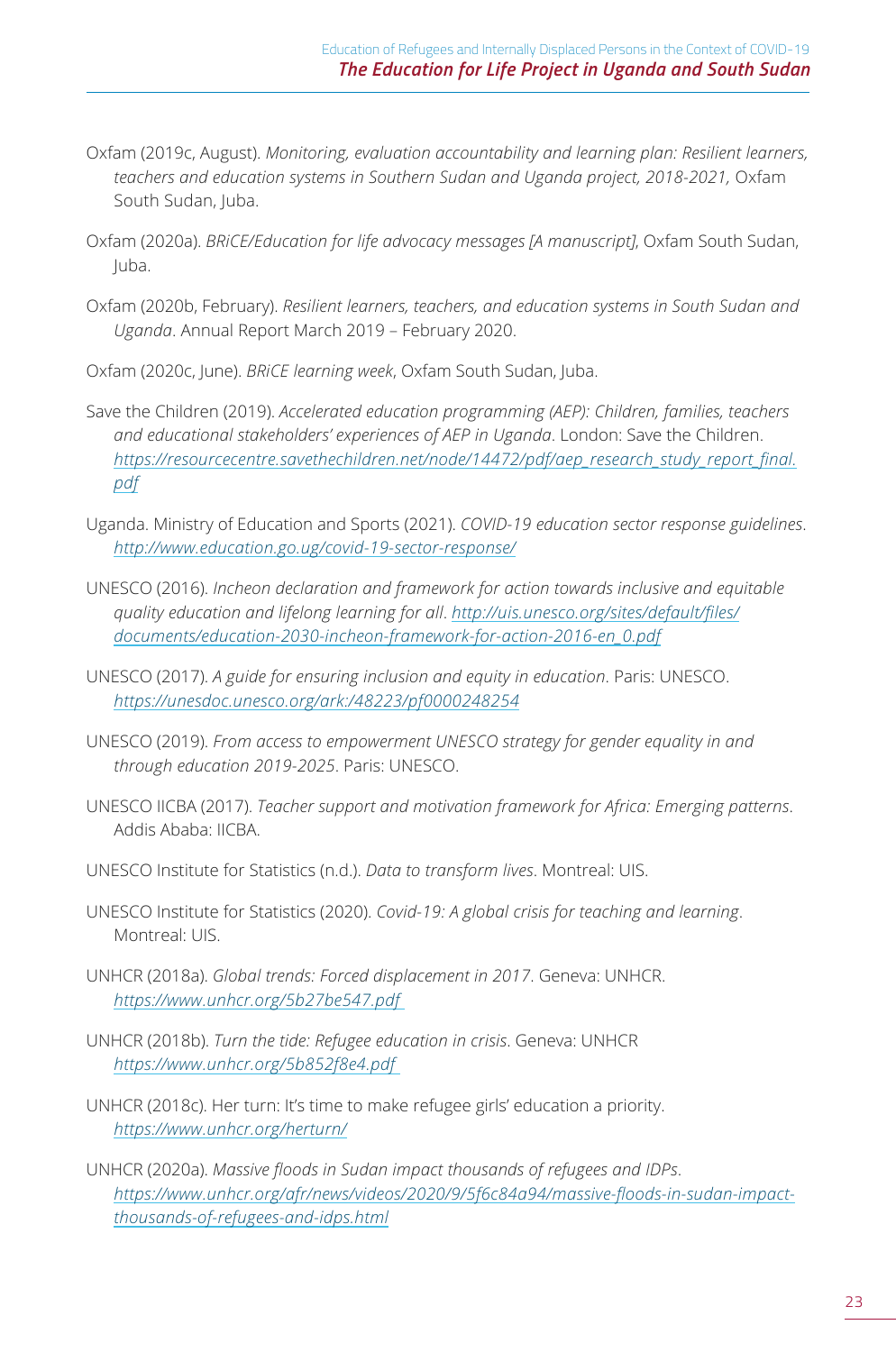Education of Refugees and Internally Displaced Persons in the Context of COVID-19 *The Education for Life Project in Uganda and South Sudan* 

- UNHCR (2020b). *Clashes in Ethiopia's Tigray region force thousands to flee to Sudan*. *[https://www.unhcr.org/news/press/2020/11/5fabe9fd4/clashes-ethiopias-tigray-region-force](https://www.unhcr.org/news/press/2020/11/5fabe9fd4/clashes-ethiopias-tigray-region-force-thousands-flee-sudan.html)[thousands-flee-sudan.html](https://www.unhcr.org/news/press/2020/11/5fabe9fd4/clashes-ethiopias-tigray-region-force-thousands-flee-sudan.html)*
- UNHCR (2020c). Over 11,000 asylum seekers flee Ethiopia across border to Sudan. *[https://www.unhcr.org/afr/news/press/2020/11/5fad7a4f4/over-11000-asylum-seekers-flee](https://www.unhcr.org/afr/news/press/2020/11/5fad7a4f4/over-11000-asylum-seekers-flee-ethiopia-across-border-to-sudan.html)[ethiopia-across-border-to-sudan.html](https://www.unhcr.org/afr/news/press/2020/11/5fad7a4f4/over-11000-asylum-seekers-flee-ethiopia-across-border-to-sudan.html)*
- UNHCR (2020d). *Sub-Saharan Africa hosts more than 26 per cent of the world's refugee population*. *[https://www.unhcr.org/africa.html#:~:text=Sub%2DSaharan%20Africa%20](https://www.unhcr.org/africa.html#:~:text=Sub%2DSaharan%20Africa%20hosts%20more,)%2C%20Nigeria%20and%20South%20Sudan) [hosts%20more,\)%2C%20Nigeria%20and%20South%20Sudan](https://www.unhcr.org/africa.html#:~:text=Sub%2DSaharan%20Africa%20hosts%20more,)%2C%20Nigeria%20and%20South%20Sudan)*.
- UNHCR (2020e). *Four million refugee children go without schooling: UNHCR report, Turn the tide: Refugee education in crisis study finds refugee enrolment in school is failing to keep pace with growing displacement worldwide*. *[https://www.unhcr.org/news/latest/2018/8/5b86342b4/four](https://www.unhcr.org/news/latest/2018/8/5b86342b4/four-million-refugee-children-schooling-unhcr-report.html)[million-refugee-children-schooling-unhcr-report.html](https://www.unhcr.org/news/latest/2018/8/5b86342b4/four-million-refugee-children-schooling-unhcr-report.html)*
- UNHCR (2020f). *South Sudan regional refugee response plan, January 2019 December 2020*. Nairobi: UNHCR Regional Refugee Coordination Office. *<https://www.unhcr.org/5c330cf34.pdf>*
- UNHCR (2020g). *Global trends: Force displacement in 2019*. Copenhagen: UNHCR. *<https://www.unhcr.org/globaltrends2019/>*
- UNHCR (2021). *South Sudan refugee crisis*. *<https://www.unrefugees.org/refugee-facts/>*
- United Nations (1981). *Convention on the Elimination of All Forms of Discrimination against Women*. New York: UN.
- United Nations (2020, August). *Policy brief: Education during COVID-19 and beyond*. New York: UN.
- World Bank Group (2020, May). *The Covid-19 pandemic: Shocks to education and policy responses*. *[https://openknowledge.worldbank.org/bitstream/handle/10986/33696/148198.](https://openknowledge.worldbank.org/bitstream/handle/10986/33696/148198.pdf?sequence=4&isAllowed=y) [pdf?sequence=4&isAllowed=y](https://openknowledge.worldbank.org/bitstream/handle/10986/33696/148198.pdf?sequence=4&isAllowed=y)*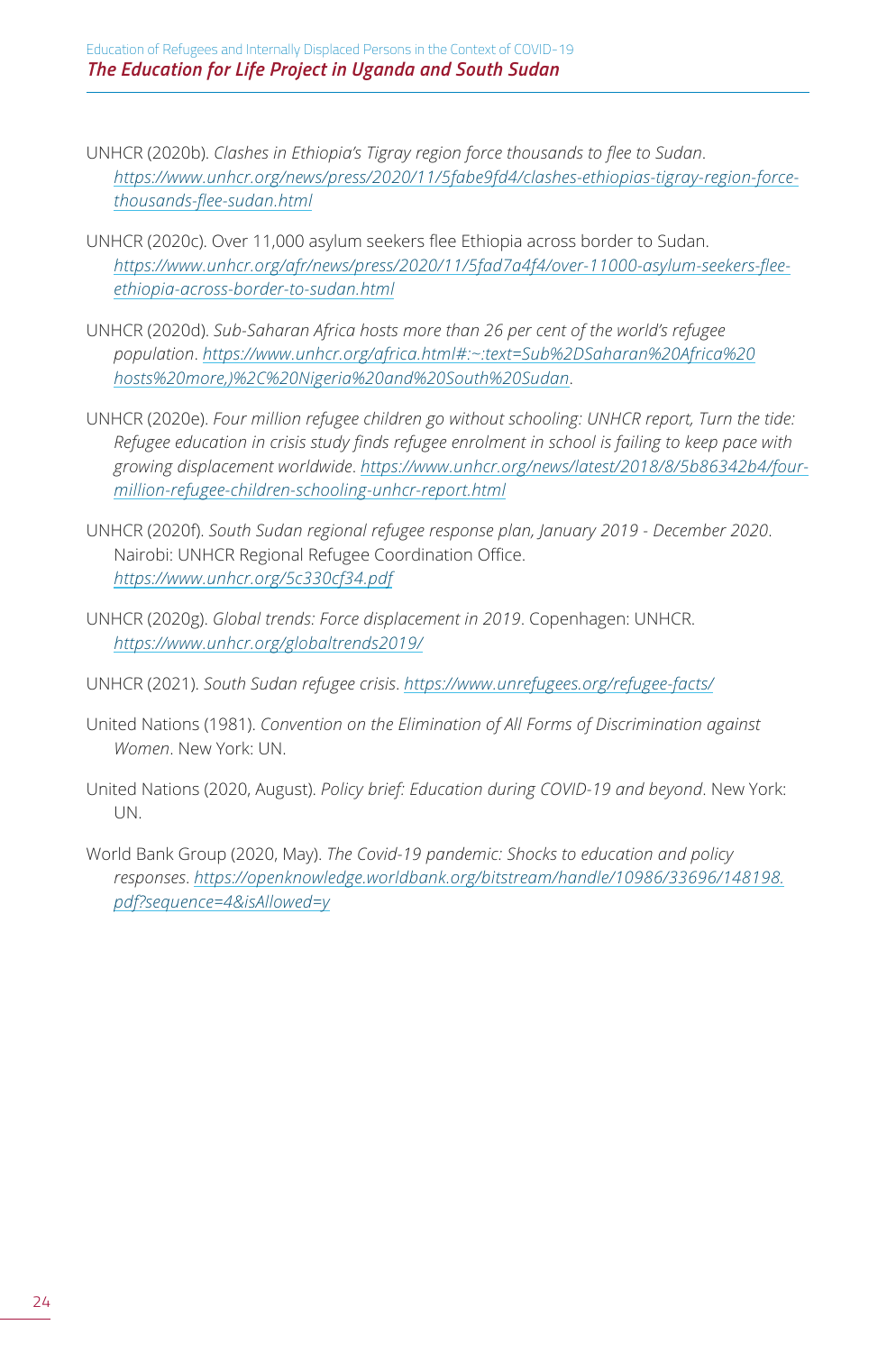# creative<br>Common



*[This work is licensed under a Creative Commons](https://creativecommons.org/licenses/by-nc-sa/4.0/)  [Attribution-NonCommercial-ShareAlike 4.0](https://creativecommons.org/licenses/by-nc-sa/4.0/)  [International License.](https://creativecommons.org/licenses/by-nc-sa/4.0/)*

*(CC BY-NC-SA 4.0)*

#### *You are free to:*

- **Share** copy and redistribute the material in any medium or format
- **Adapt —** remix, transform, and build upon the material

#### *Under the following terms:*

- **Attribution** You must give appropriate credit, provide a link to the license, and indicate if changes were made. You may do so in any reasonable manner, but not in any way that suggests the licensor endorses you or your use.
- **NonCommercial —** You may not use the material for commercial purposes.
- **ShareAlike —** If you remix, transform, or build upon the material, you must distribute your contributions under the same license as the original.

*The views, recommendations and conclusions in this document are those of the author/s, unless explicitly stated otherwise, and are not necessarily endorsed by Education International. All reasonable precautions have been taken to verify the information contained in this publication. However, the published material is being distributed without warranty of any kind, either expressed or implied. Neither Education International nor any person acting on its behalf may be held responsible for the use which may be made of the information contained therein.*